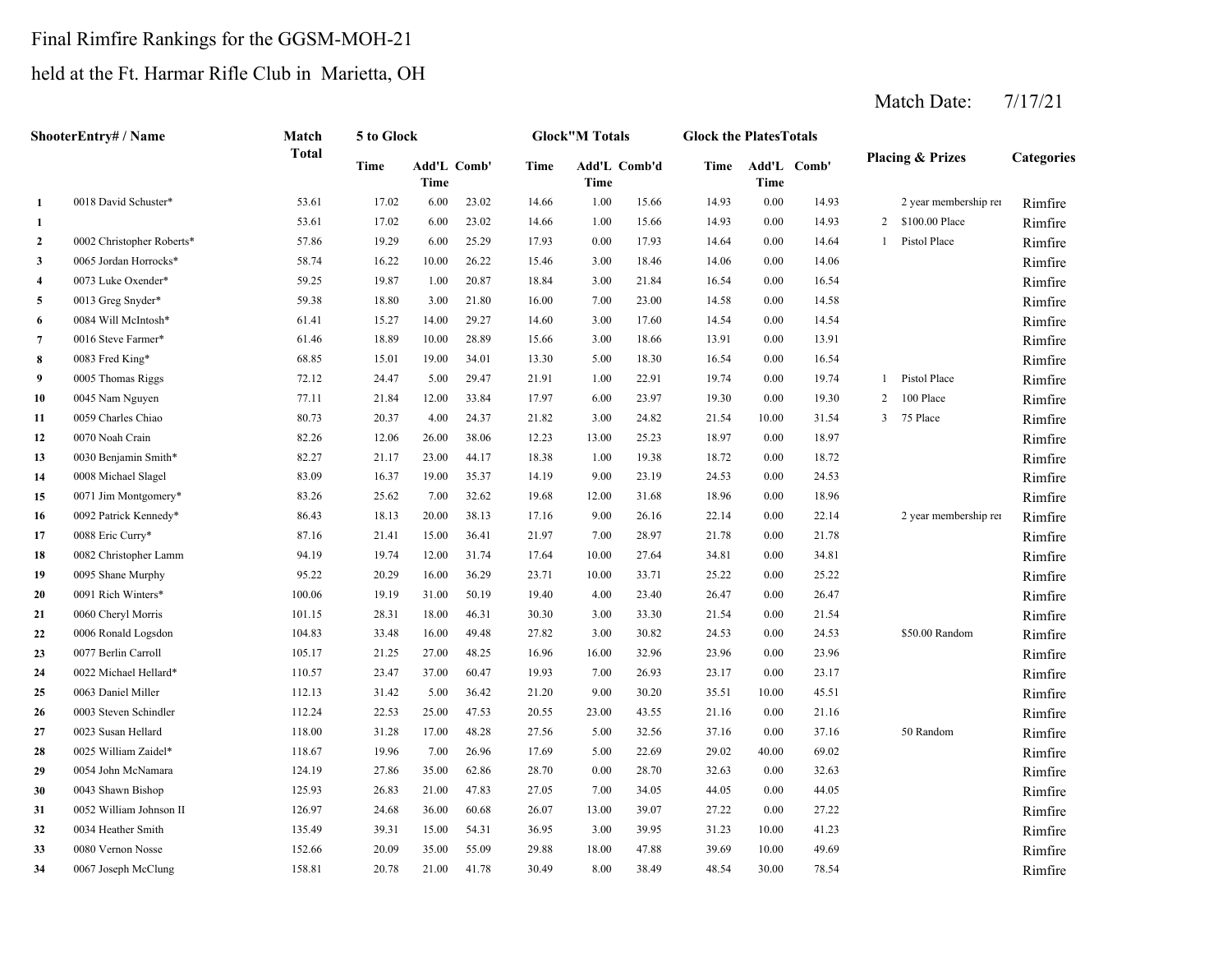|    | <b>ShooterEntry#/Name</b> | Match  | 5 to Glock |                     |        |       | <b>Glock</b> "M Totals |                     | <b>Glock the Plates Totals</b> |               |        |                             |                   |
|----|---------------------------|--------|------------|---------------------|--------|-------|------------------------|---------------------|--------------------------------|---------------|--------|-----------------------------|-------------------|
|    |                           | Total  | Time       | Add'L Comb'<br>Time |        | Time  | Time                   | <b>Add'L Comb'd</b> | Time                           | Add'L<br>Time | Comb'  | <b>Placing &amp; Prizes</b> | <b>Categories</b> |
| 35 | 0050 David Cyburt         | 163.00 | 23.99      | 62.00               | 85.99  | 20.76 | 11.00                  | 31.76               | 35.25                          | 10.00         | 45.25  |                             | Rimfire           |
| 36 | 0020 Carol Hellard        | 174.71 | 37.37      | 17.00               | 54.37  | 31.32 | 23.00                  | 54.32               | 56.02                          | 10.00         | 66.02  |                             | Rimfire           |
| 37 | 0079 James Shurm          | 179.60 | 24.68      | 45.00               | 69.68  | 31.80 | 14.00                  | 45.80               | 44.12                          | 20.00         | 64.12  |                             | Rimfire           |
| 38 | 0037 Doug Shepherd        | 184.30 | 45.43      | 32.00               | 77.43  | 47.65 | 4.00                   | 51.65               | 55.22                          | 0.00          | 55.22  |                             | Rimfire           |
| 39 | 0004 John Kreuz Jr.       | 190.34 | 35.76      | 58.00               | 93.76  | 28.26 | 23.00                  | 51.26               | 45.32                          | 0.00          | 45.32  |                             | Rimfire           |
| 40 | 0047 Paul Stacy           | 200.36 | 40.64      | 30.00               | 70.64  | 38.05 | 27.00                  | 65.05               | 64.67                          | 0.00          | 64.67  |                             | Rimfire           |
| 41 | 0081 Daniel Nosse         | 217.73 | 21.60      | 52.00               | 73.60  | 21.93 | 10.00                  | 31.93               | 72.20                          | 40.00         | 112.20 |                             | Rimfire           |
| 42 | 0001 Robert Chenoweth     | 224.37 | 26.16      | 87.00               | 113.16 | 24.83 | 21.00                  | 45.83               | 55.38                          | 10.00         | 65.38  |                             | Rimfire           |
| 43 | 0032 Michele Smith        | 252.38 | 47.84      | 44.00               | 91.84  | 47.77 | 10.00                  | 57.77               | 102.77                         | 0.00          | 102.77 |                             | Rimfire           |
| 44 | 0058 Robert Denman        | 287.11 | 67.48      | 59.00               | 126.48 | 58.51 | 27.00                  | 85.51               | 75.12                          | 0.00          | 75.12  |                             | Rimfire           |
| 45 | 0049 Quenten Locke        | 345.25 | 40.99      | 85.00               | 125.99 | 45.51 | 33.00                  | 78.51               | 80.75                          | 60.00         | 140.75 |                             | Rimfire           |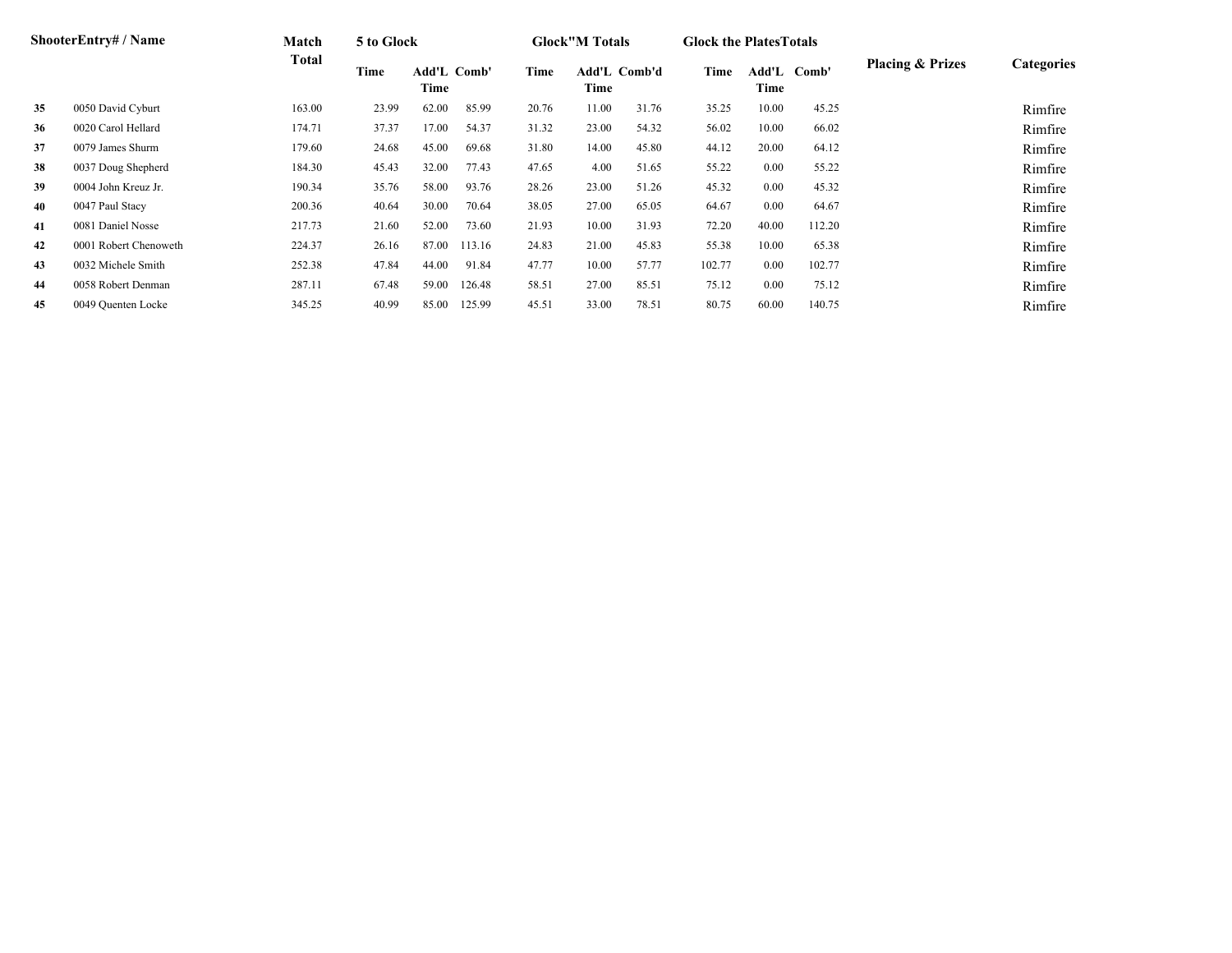# Final GLOCK Girls Rankings for the GGSM-MOH-21

# held at the Ft. Harmar Rifle Club in Marietta, OH

|              | ShooterEntry# / Name  | Match        | 5 to Glock |                            |        |        | <b>Glock</b> "M Totals |        | <b>Glock the Plates Totals</b> |       |             |                             |
|--------------|-----------------------|--------------|------------|----------------------------|--------|--------|------------------------|--------|--------------------------------|-------|-------------|-----------------------------|
|              |                       | <b>Total</b> | Time       | <b>Add'L Comb'</b><br>Time |        | Time   | Add'L Comb'd<br>Time   |        | Time                           | Time  | Add'L Comb' | <b>Placing &amp; Prizes</b> |
|              | 0024 Danielle Evans   | 86.78        | 32.88      | 6.00                       | 38.88  | 27.59  | 1.00                   | 28.59  | 19.31                          | 0.00  | 19.31       | 100 Place                   |
|              |                       | 86.78        | 32.88      | 6.00                       | 38.88  | 27.59  | 1.00                   | 28.59  | 19.31                          | 0.00  | 19.31       | 2 year membership rei       |
| $\mathbf{2}$ | 0062 Cheryl Morris    | 104.56       | 33.76      | 8.00                       | 41.76  | 30.29  | 7.00                   | 37.29  | 25.51                          | 0.00  | 25.51       | Etool Place                 |
| 3            | 0029 Cheryll Allison  | 111.10       | 22.35      | 28.00                      | 50.35  | 22.19  | 3.00                   | 25.19  | 25.56                          | 10.00 | 35.56       | Knife Place                 |
| 4            | 0046 Kathrine Bennett | 114.78       | 19.24      | 40.00                      | 59.24  | 15.71  | 12.00                  | 27.71  | 27.83                          | 0.00  | 27.83       |                             |
| 5            | 0057 Susan Hellard    | 135.55       | 34.97      | 22.00                      | 56.97  | 26.94  | 10.00                  | 36.94  | 41.64                          | 0.00  | 41.64       |                             |
| 6            | 0035 Heather Smith    | 144.00       | 39.83      | 22.00                      | 61.83  | 37.80  | 6.00                   | 43.80  | 38.37                          | 0.00  | 38.37       |                             |
| 7            | 0097 Sage Miller      | 180.22       | 36.65      | 55.00                      | 91.65  | 40.01  | 14.00                  | 54.01  | 34.56                          | 0.00  | 34.56       |                             |
| 8            | 0021 Carol Hellard    | 189.87       | 42.26      | 37.00                      | 79.26  | 37.64  | 13.00                  | 50.64  | 59.97                          | 0.00  | 59.97       |                             |
| 9            | 0096 Kayla Renner     | 220.86       | 56.77      | 30.00                      | 86.77  | 45.73  | 12.00                  | 57.73  | 56.36                          | 20.00 | 76.36       |                             |
| 10           | 0040 Suzie Nething    | 318.45       | 51.03      | 38.00                      | 89.03  | 126.78 | 44.00                  | 170.78 | 48.64                          | 10.00 | 58.64       |                             |
| 11           | 0033 Michele Smith    | 407.79       | 50.42      | 97.00                      | 147.42 | 49.58  | 33.00                  | 82.58  | 157.79                         | 20.00 | 177.79      |                             |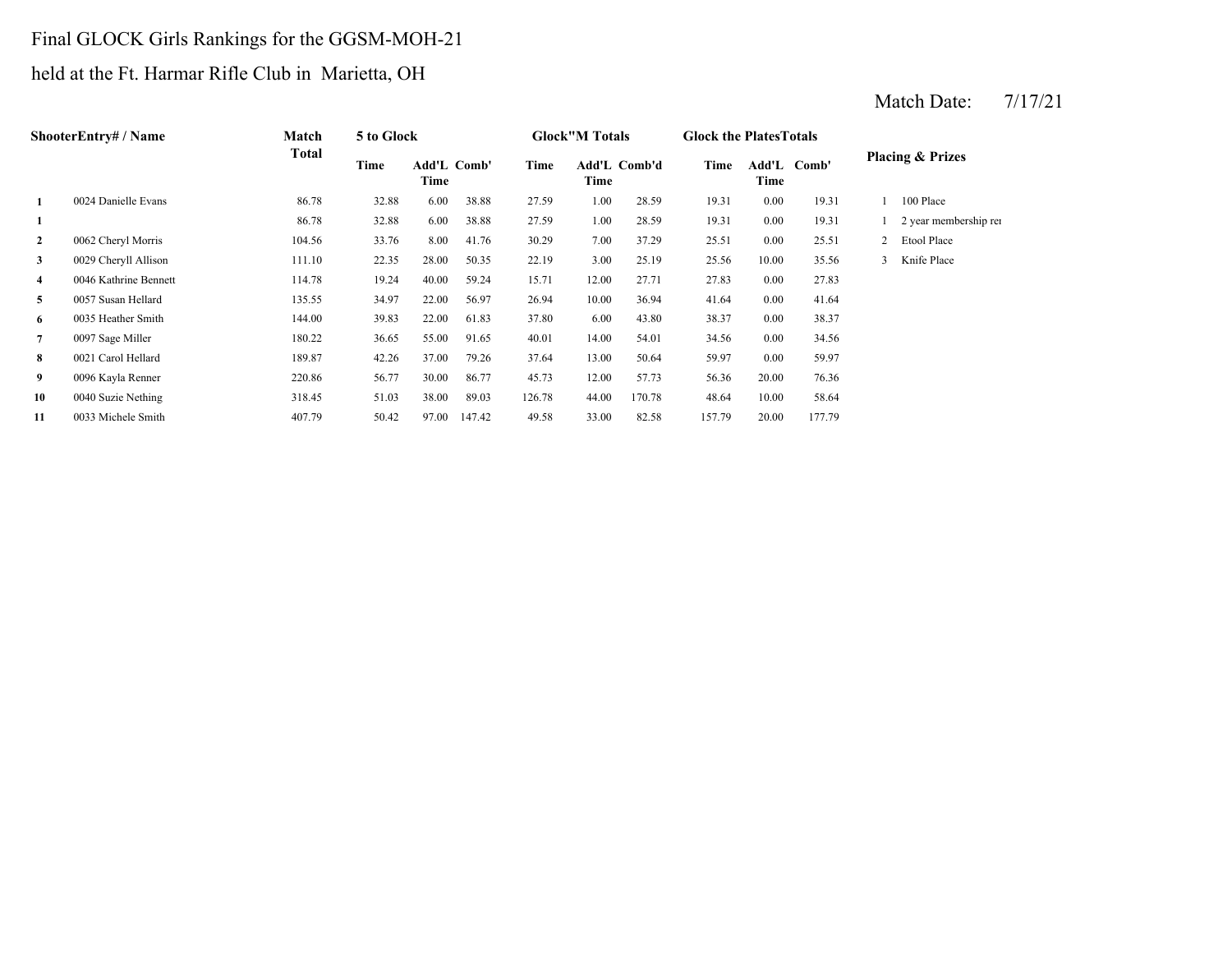# Final Pocket GLOCKS Rankings for the GGSM-MOH-21

# held at the Ft. Harmar Rifle Club in Marietta, OH

|                         | <b>ShooterEntry#/Name</b> | Match        | 5 to Glock |                     |       |       | <b>Glock</b> "M Totals |        | <b>Glock the Plates Totals</b> |        |             |                |                             |
|-------------------------|---------------------------|--------------|------------|---------------------|-------|-------|------------------------|--------|--------------------------------|--------|-------------|----------------|-----------------------------|
|                         |                           | <b>Total</b> | Time       | Add'L Comb'<br>Time |       | Time  | Add'L Comb'd<br>Time   |        | Time                           | Time   | Add'L Comb' |                | <b>Placing &amp; Prizes</b> |
| $\mathbf{1}$            | 0010 Harry Russell*       | 45.19        | 12.81      | 3.00                | 15.81 | 13.18 | 1.00                   | 14.18  | 15.20                          | 0.00   | 15.20       |                | Pistol Place                |
| $\mathbf{2}$            | 0019 David Schuster*      | 46.21        | 10.97      | 2.00                | 12.97 | 11.74 | 1.00                   | 12.74  | 20.50                          | 0.00   | 20.50       |                |                             |
| 3 <sup>7</sup>          | 0014 Greg Snyder*         | 51.30        | 13.18      | 1.00                | 14.18 | 12.97 | 6.00                   | 18.97  | 18.15                          | 0.00   | 18.15       |                |                             |
| $\overline{\mathbf{4}}$ | 0072 Jim Montgomery*      | 55.44        | 14.85      | 5.00                | 19.85 | 12.33 | 1.00                   | 13.33  | 22.26                          | 0.00   | 22.26       |                |                             |
| 5                       | 0089 Eric Curry*          | 63.17        | 15.03      | 10.00               | 25.03 | 14.81 | 1.00                   | 15.81  | 22.33                          | 0.00   | 22.33       |                |                             |
| 6                       | 0012 Gus Cotey* Jr.       | 65.87        | 14.70      | 3.00                | 17.70 | 15.36 | 5.00                   | 20.36  | 27.81                          | 0.00   | 27.81       |                |                             |
| $7\phantom{.0}$         | 0074 Luke Oxender*        | 70.19        | 15.16      | 12.00               | 27.16 | 13.78 | 0.00                   | 13.78  | 19.25                          | 10.00  | 29.25       |                |                             |
| 8                       | 0075 Steve Farmer*        | 72.37        | 12.63      | 7.00                | 19.63 | 12.21 | 3.00                   | 15.21  | 17.53                          | 20.00  | 37.53       |                |                             |
| 9                       | 0017 Allen Jones*         | 75.36        | 12.80      | 8.00                | 20.80 | 11.57 | 8.00                   | 19.57  | 24.99                          | 10.00  | 34.99       |                |                             |
| 10                      | 0061 Cheryl Morris        | 86.76        | 27.11      | 3.00                | 30.11 | 23.50 | 2.00                   | 25.50  | 31.15                          | 0.00   | 31.15       |                | 100 Place                   |
| 11                      | 0026 William Zaidel*      | 87.27        | 14.02      | 7.00                | 21.02 | 14.41 | 3.00                   | 17.41  | 18.84                          | 30.00  | 48.84       |                |                             |
| 12                      | 0093 Patrick Kennedy*     | 107.72       | 15.31      | 24.00               | 39.31 | 11.60 | 4.00                   | 15.60  | 22.81                          | 30.00  | 52.81       |                |                             |
| 13                      | 0048 Paul Stacy           | 134.92       | 27.61      | 11.00               | 38.61 | 33.28 | 16.00                  | 49.28  | 37.03                          | 10.00  | 47.03       | $\overline{2}$ | Etool Place                 |
| 14                      | 0042 Timithy Barnhart     | 140.64       | 14.69      | 22.00               | 36.69 | 18.41 | 7.00                   | 25.41  | 28.54                          | 50.00  | 78.54       | $\mathbf{3}$   | Knife Place                 |
| 15                      | 0055 John McNamara        | 155.43       | 20.78      | 19.00               | 39.78 | 22.91 | 8.00                   | 30.91  | 34.74                          | 50.00  | 84.74       |                |                             |
| 16                      | 0086 Lewis Renner         | 166.73       | 14.18      | 27.00               | 41.18 | 16.43 | 4.00                   | 20.43  | 35.12                          | 70.00  | 105.12      |                |                             |
| 17                      | 0051 Jim Stewart          | 174.58       | 18.87      | 16.00               | 34.87 | 22.57 | 4.00                   | 26.57  | 33.14                          | 80.00  | 113.14      |                | 50 Random                   |
| 18                      | 0044 Shawn Bishop         | 195.41       | 21.85      | 31.00               | 52.85 | 21.39 | 4.00                   | 25.39  | 47.17                          | 70.00  | 117.17      |                |                             |
| 19                      | 0064 Daniel Miller        | 228.73       | 19.82      | 25.00               | 44.82 | 26.75 | 3.00                   | 29.75  | 34.16                          | 120.00 | 154.16      |                |                             |
| 20                      | 0039 Suzie Nething        | 299.34       | 39.61      | 25.00               | 64.61 | 45.20 | 56.00                  | 101.20 | 53.53                          | 80.00  | 133.53      |                |                             |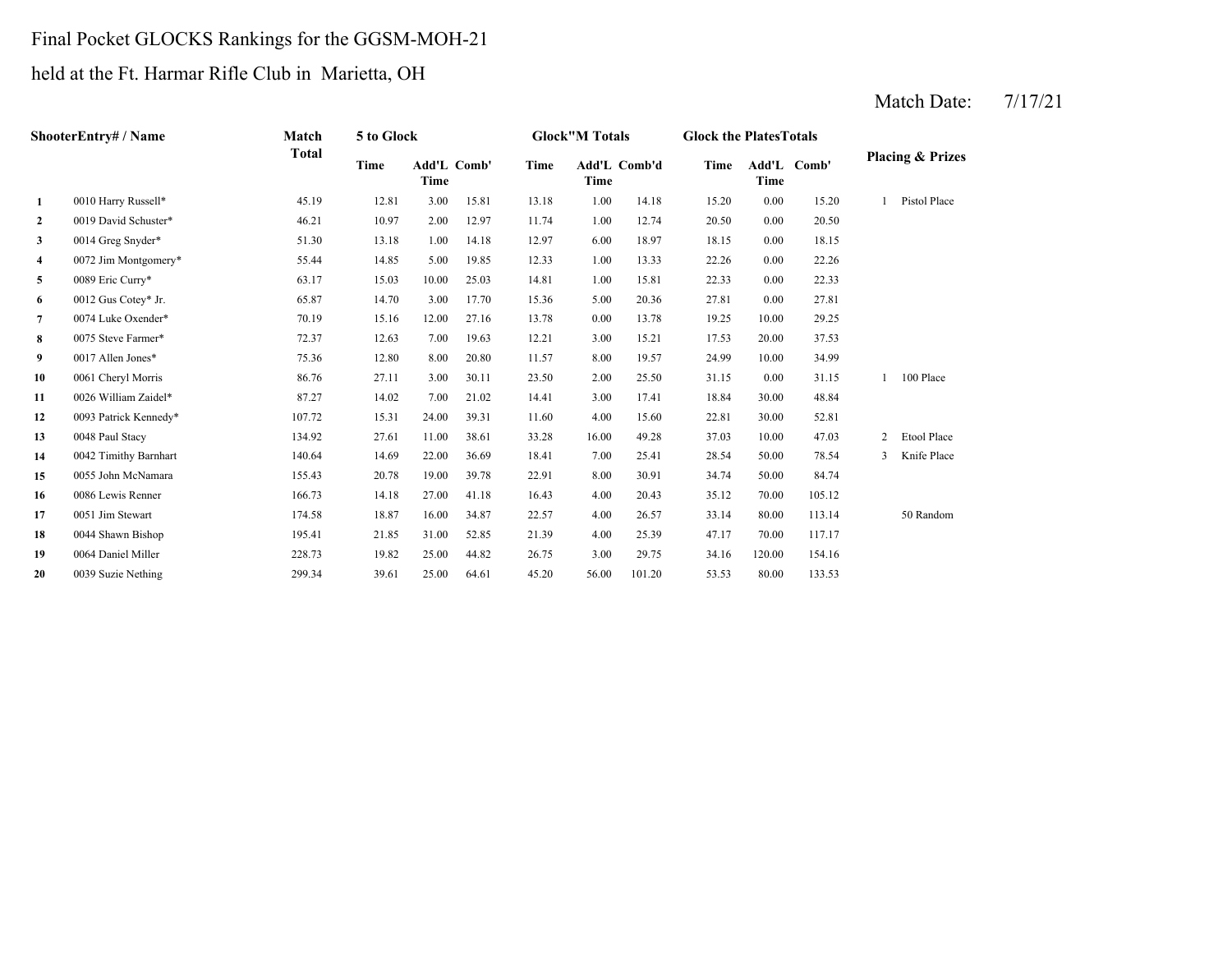## Final Stock MOS Rankings for the GGSM-MOH-21

## held at the Ft. Harmar Rifle Club in Marietta, OH

|              | ShooterEntry# / Name  | Match        | 5 to Glock |                     |       |       | <b>Glock</b> "M Totals |              | <b>Glock the PlatesTotals</b> |       |             |                |                             |
|--------------|-----------------------|--------------|------------|---------------------|-------|-------|------------------------|--------------|-------------------------------|-------|-------------|----------------|-----------------------------|
|              |                       | <b>Total</b> | Time       | Add'L Comb'<br>Time |       | Time  | Time                   | Add'L Comb'd | Time                          | Time  | Add'L Comb' |                | <b>Placing &amp; Prizes</b> |
| 1            | 0015 Greg Snyder*     | 50.80        | 16.71      | 5.00                | 21.71 | 15.78 | 0.00                   | 15.78        | 13.31                         | 0.00  | 13.31       |                | 100 Place                   |
| $\mathbf{2}$ | 0076 Steve Farmer*    | 53.93        | 20.58      | 3.00                | 23.58 | 15.09 | 1.00                   | 16.09        | 14.26                         | 0.00  | 14.26       |                |                             |
| 3            | 0011 Harry Russell*   | 57.20        | 17.11      | 11.00               | 28.11 | 15.05 | 1.00                   | 16.05        | 13.04                         | 0.00  | 13.04       |                |                             |
| 4            | 0031 Benjamin Smith*  | 70.37        | 21.33      | 11.00               | 32.33 | 18.34 | 2.00                   | 20.34        | 17.70                         | 0.00  | 17.70       |                |                             |
| 5            | 0087 Timothy Rouse    | 72.65        | 24.67      | 5.00                | 29.67 | 21.76 | 3.00                   | 24.76        | 18.22                         | 0.00  | 18.22       |                | \$100.00 Place              |
| 6            | 0027 William Zaidel*  | 72.99        | 18.00      | 12.00               | 30.00 | 16.33 | 2.00                   | 18.33        | 14.66                         | 10.00 | 24.66       |                | 50 Random                   |
| 7            | 0066 Jordan Horrocks* | 73.76        | 18.61      | 21.00               | 39.61 | 16.38 | 6.00                   | 22.38        | 11.77                         | 0.00  | 11.77       |                |                             |
| 8            | 0085 Will McIntosh*   | 83.30        | 16.89      | 29.00               | 45.89 | 17.90 | 4.00                   | 21.90        | 15.51                         | 0.00  | 15.51       |                |                             |
| 9            | 0007 Todd Seier       | 84.73        | 18.73      | 20.00               | 38.73 | 15.23 | 13.00                  | 28.23        | 17.77                         | 0.00  | 17.77       | $\overline{2}$ | 75 Place                    |
| 10           | 0041 Mike Rokles      | 90.24        | 29.99      | 8.00                | 37.99 | 26.93 | 3.00                   | 29.93        | 22.32                         | 0.00  | 22.32       | 3              | Etool Place                 |
| 11           | 0009 Michael Slagel   | 94.02        | 21.18      | 36.00               | 57.18 | 17.21 | 2.00                   | 19.21        | 17.63                         | 0.00  | 17.63       |                |                             |
| 12           | 0094 John Holbrook II | 97.11        | 20.19      | 27.00               | 47.19 | 18.79 | 14.00                  | 32.79        | 17.13                         | 0.00  | 17.13       |                |                             |
| 13           | 0078 Berlin Carroll   | 108.87       | 26.42      | 15.00               | 41.42 | 25.77 | 16.00                  | 41.77        | 25.68                         | 0.00  | 25.68       |                |                             |
| 14           | 0090 Eric Curry*      | 122.47       | 22.81      | 45.00               | 67.81 | 20.96 | 6.00                   | 26.96        | 27.70                         | 0.00  | 27.70       |                |                             |
| 15           | 0068 Douglas Klein    | 122.68       | 30.73      | 24.00               | 54.73 | 30.00 | 11.00                  | 41.00        | 26.95                         | 0.00  | 26.95       |                |                             |
| 16           | 0069 Kathrine Bennett | 123.79       | 20.65      | 31.00               | 51.65 | 20.79 | 26.00                  | 46.79        | 25.35                         | 0.00  | 25.35       |                |                             |
| 17           | 0098 Todd Miller      | 126.76       | 32.23      | 23.00               | 55.23 | 26.24 | 14.00                  | 40.24        | 31.29                         | 0.00  | 31.29       |                |                             |
| 18           | 0056 John McNamara    | 138.55       | 34.26      | 13.00               | 47.26 | 30.79 | 20.00                  | 50.79        | 40.50                         | 0.00  | 40.50       |                |                             |
| 19           | 0053 Eddie Keaton     | 142.45       | 33.09      | 31.00               | 64.09 | 32.23 | 9.00                   | 41.23        | 37.13                         | 0.00  | 37.13       |                |                             |
| 20           | 0028 Terry Jones      | 155.19       | 25.79      | 47.00               | 72.79 | 23.71 | 24.00                  | 47.71        | 34.69                         | 0.00  | 34.69       |                |                             |
| 21           | 0036 Heather Smith    | 172.95       | 39.26      | 41.00               | 80.26 | 34.40 | 23.00                  | 57.40        | 35.29                         | 0.00  | 35.29       |                |                             |
| 22           | 0038 Doug Shepherd    | 239.27       | 47.12      | 44.00               | 91.12 | 59.63 | 18.00                  | 77.63        | 70.52                         | 0.00  | 70.52       |                |                             |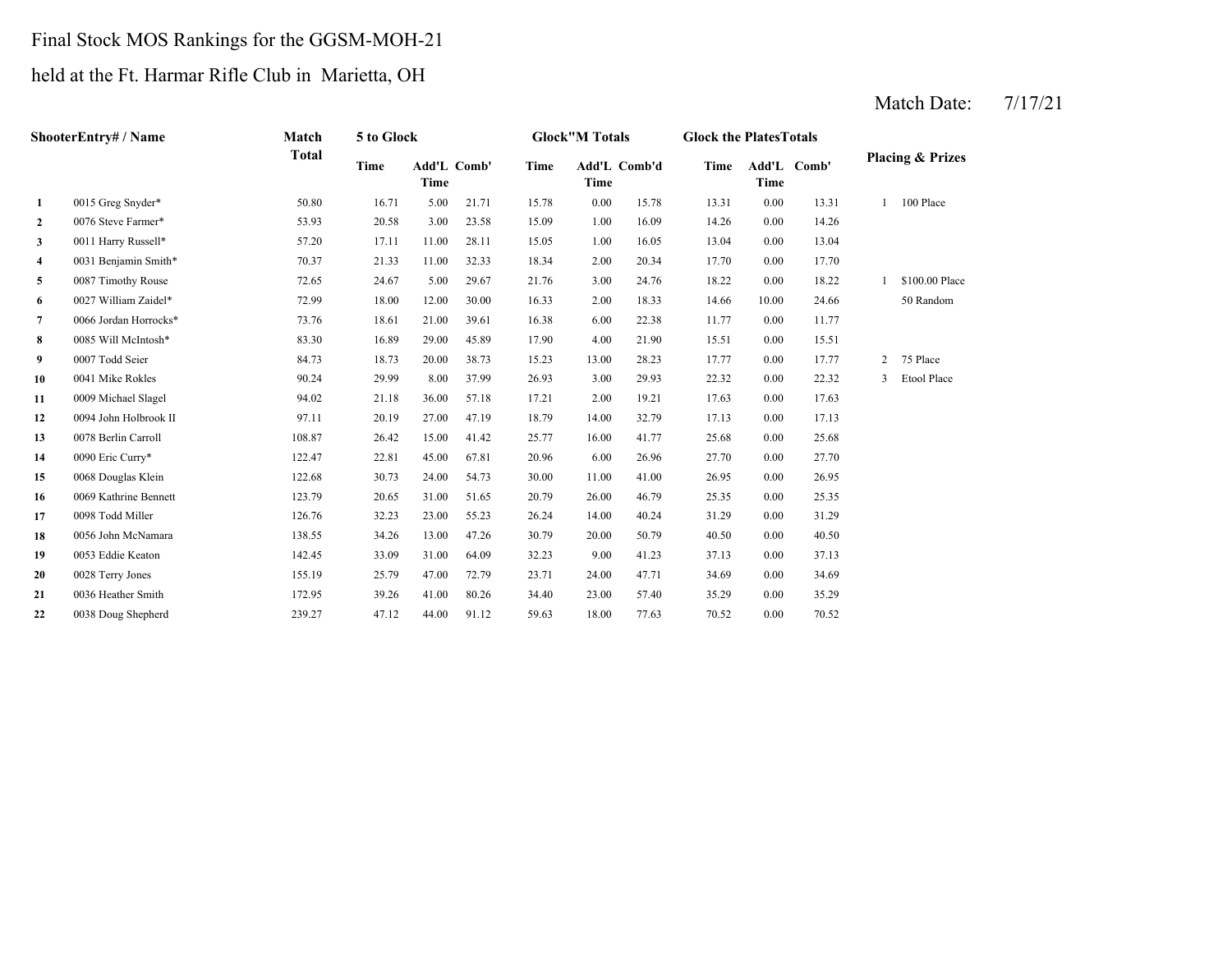Match Date:

**The following scores have not been included in the above results due to administrative issues or scoring errors Please call the GSSF office (770) 437-4718 as soon as possible for further clarification. Thank you.**

**Shooters who did not finish the match...**

**Shooters who did not show**

**0**

**8/12/2021 11:45:49 AM Marietta, OH**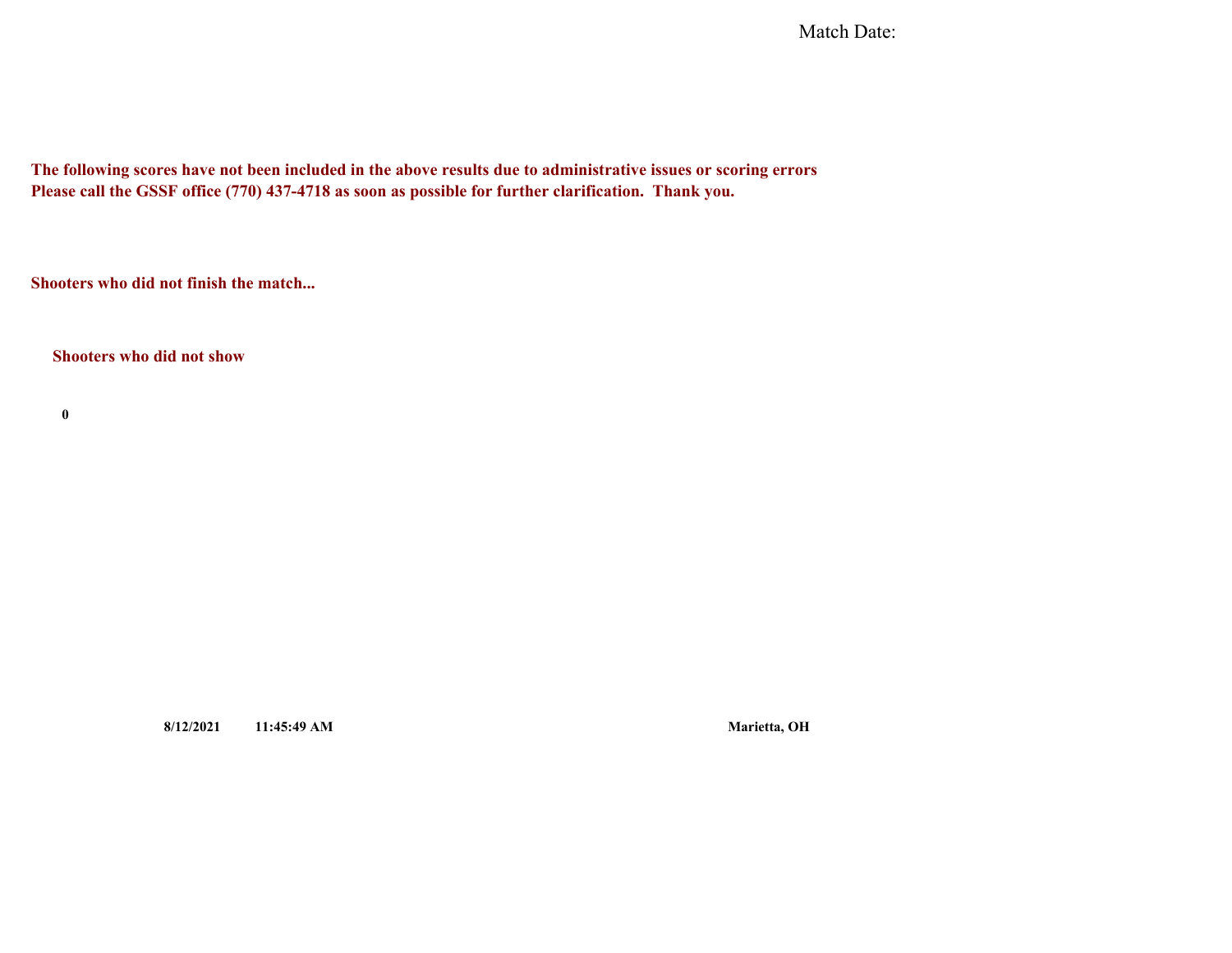#### Final Civilian Rankings for the Buckeye State Ballistic Challenge XVIII

|                | ShooterEntry# / Name<br>0144 Jordan Horrocks<br>1 | Match        | 5 to Glock Totals |       |              |       | <b>Glock</b> "M Totals |              | <b>Glock the PlatesTotals</b> |             |              |   |                             |                     |
|----------------|---------------------------------------------------|--------------|-------------------|-------|--------------|-------|------------------------|--------------|-------------------------------|-------------|--------------|---|-----------------------------|---------------------|
|                |                                                   | <b>Total</b> | Time              | Time  | Add'L Comb'd | Time  | Time                   | Add'L Comb'd | Time                          | <b>Time</b> | Add'L Comb'd |   | <b>Placing &amp; Prizes</b> | <b>Categories</b>   |
|                |                                                   | 66.70        | 17.87             | 12.00 | 29.87        | 15.83 | 6.00                   | 21.83        | 15.00                         | 0.00        | 15.00        |   | 1 \$190/210 Place           | Junior Male         |
| -1             |                                                   | 66.70        | 17.87             | 12.00 | 29.87        | 15.83 | 6.00                   | 21.83        | 15.00                         | 0.00        | 15.00        |   | 75 Junior Male              | Junior Male         |
| $\overline{2}$ | 0124 Brad Kirkwood                                | 83.51        | 21.13             | 13.00 | 34.13        | 22.02 | 4.00                   | 26.02        | 23.36                         | 0.00        | 23.36        | 2 | 100 Place                   | Senior              |
| $\overline{2}$ |                                                   | 83.51        | 21.13             | 13.00 | 34.13        | 22.02 | 4.00                   | 26.02        | 23.36                         | 0.00        | 23.36        |   | 75 Senior                   | Senior              |
| $\mathbf{3}$   | 0197 Timothy Rouse                                | 93.50        | 24.60             | 14.00 | 38.60        | 20.03 | 15.00                  | 35.03        | 19.87                         | 0.00        | 19.87        | 3 | 75 Place                    | Senior              |
| $\overline{4}$ | 0082 Nam Nguyen                                   | 93.72        | 28.09             | 12.00 | 40.09        | 22.34 | 4.00                   | 26.34        | 27.29                         | 0.00        | 27.29        |   |                             |                     |
| 5              | 0072 Marcus Allison                               | 95.02        | 28.56             | 11.00 | 39.56        | 22.68 | 8.00                   | 30.68        | 24.78                         | 0.00        | 24.78        |   |                             |                     |
| 6              | 0013 Thomas Riggs                                 | 95.94        | 31.99             | 12.00 | 43.99        | 25.79 | 2.00                   | 27.79        | 24.16                         | 0.00        | 24.16        |   |                             | Senior              |
| $\overline{7}$ | 0075 Mike Rokles                                  | 98.73        | 27.69             | 14.00 | 41.69        | 24.48 | 2.00                   | 26.48        | 30.56                         | 0.00        | 30.56        |   | 75 Super Senior             | Super Senior        |
| 8              | 0201 Danny Talbott                                | 99.97        | 25.53             | 20.00 | 45.53        | 20.95 | 4.00                   | 24.95        | 29.49                         | 0.00        | 29.49        |   | 2 year membership renew     |                     |
| -9             | 0007 Steven Schindler                             | 100.20       | 23.40             | 21.00 | 44.40        | 19.91 | 14.00                  | 33.91        | 21.89                         | 0.00        | 21.89        |   |                             | Senior              |
| 10             | 0078 Timithy Barnhart                             | 100.84       | 22.96             | 11.00 | 33.96        | 24.52 | 11.00                  | 35.52        | 31.36                         | 0.00        | 31.36        |   | Pistol Membership Promo     | Senior              |
| 11             | 0100 Dan Smith                                    | 101.33       | 28.65             | 13.00 | 41.65        | 22.36 | 11.00                  | 33.36        | 26.32                         | 0.00        | 26.32        |   |                             | Super Senior        |
| 12             | 0217 Todd Miller                                  | 105.95       | 27.89             | 29.00 | 56.89        | 23.15 | 5.00                   | 28.15        | 20.91                         | 0.00        | 20.91        |   |                             |                     |
| 13             | 0053 Patrick Ryan                                 | 106.90       | 27.85             | 14.00 | 41.85        | 27.06 | 11.00                  | 38.06        | 26.99                         | 0.00        | 26.99        |   |                             | Senior              |
| 14             | 0093 Richard Tuten                                | 118.07       | 34.38             | 16.00 | 50.38        | 27.29 | 11.00                  | 38.29        | 29.40                         | 0.00        | 29.40        |   |                             | Super Senior        |
| 15             | 0152 Jeff Binegar                                 | 127.82       | 17.64             | 46.00 | 63.64        | 21.04 | 17.00                  | 38.04        | 26.14                         | 0.00        | 26.14        |   |                             | Senior              |
| 16             | 0011 Jim Stewart                                  | 128.14       | 25.76             | 34.00 | 59.76        | 25.98 | 11.00                  | 36.98        | 31.40                         | 0.00        | 31.40        |   |                             | Super Senior        |
| 17             | 0024 Ray Wharton                                  | 130.35       | 27.18             | 37.00 | 64.18        | 26.35 | 14.00                  | 40.35        | 25.82                         | 0.00        | 25.82        |   |                             | Super Senior        |
| 18             | 0166 Brian Wilson                                 | 132.58       | 25.07             | 40.00 | 65.07        | 25.21 | 14.00                  | 39.21        | 28.30                         | 0.00        | 28.30        |   |                             |                     |
| 19             | 0026 Terry Rake                                   | 132.66       | 24.92             | 33.00 | 57.92        | 25.95 | 22.00                  | 47.95        | 26.79                         | 0.00        | 26.79        |   |                             |                     |
| 20             | 0126 Christopher Kastle                           | 134.24       | 36.80             | 29.00 | 65.80        | 25.63 | 11.00                  | 36.63        | 31.81                         | 0.00        | 31.81        |   |                             | Senior              |
| 21             | 0148 Noah Crain                                   | 135.58       | 14.84             | 50.00 | 64.84        | 14.84 | 33.00                  | 47.84        | 22.90                         | 0.00        | 22.90        |   |                             | Junior Male         |
| 22             | 0121 Eddie Keaton                                 | 140.89       | 49.09             | 10.00 | 59.09        | 41.23 | 9.00                   | 50.23        | 31.57                         | 0.00        | 31.57        |   |                             | Super Senior        |
| 23             | 0169 Cameron McAllister                           | 141.14       | 32.63             | 24.00 | 56.63        | 29.19 | 8.00                   | 37.19        | 37.32                         | 10.00       | 47.32        |   | 75 Junior Female            | Junior Female       |
| 24             | 0086 William Gardner                              | 142.40       | 34.45             | 25.00 | 59.45        | 32.59 | 10.00                  | 42.59        | 40.36                         | 0.00        | 40.36        |   |                             | Senior              |
| 25             | 0080 Shawn Bishop                                 | 143.19       | 30.44             | 32.00 | 62.44        | 25.85 | 19.00                  | 44.85        | 35.90                         | 0.00        | 35.90        |   |                             |                     |
| 26             | 0115 William Johnson II                           | 144.36       | 28.96             | 23.00 | 51.96        | 33.43 | 31.00                  | 64.43        | 27.97                         | 0.00        | 27.97        |   |                             | Senior              |
| 27             | 0019 Jerry Edie                                   | 150.25       | 28.25             | 52.00 | 80.25        | 26.80 | 13.00                  | 39.80        | 30.20                         | 0.00        | 30.20        |   |                             |                     |
| 28             | 0105 Joshua Locke                                 | 153.48       | 26.83             | 52.00 | 78.83        | 29.49 | 5.00                   | 34.49        | 40.16                         | 0.00        | 40.16        |   |                             |                     |
| 29             | 0068 Heather Smith                                | 154.21       | 43.32             | 24.00 | 67.32        | 35.75 | 16.00                  | 51.75        | 35.14                         | 0.00        | 35.14        |   | 50 Random                   | <b>Adult Female</b> |
| 29             |                                                   | 154.21       | 43.32             | 24.00 | 67.32        | 35.75 | 16.00                  | 51.75        | 35.14                         | 0.00        | 35.14        |   | 75 Adult Female             | <b>Adult Female</b> |
| 30             | 0185 Daniel Nosse                                 | 154.48       | 33.86             | 47.00 | 80.86        | 26.16 | 18.00                  | 44.16        | 29.46                         | 0.00        | 29.46        |   |                             |                     |
| 31             | 0129 Craig Weatherhead                            | 155.19       | 25.57             | 36.00 | 61.57        | 27.66 | 29.00                  | 56.66        | 36.96                         | 0.00        | 36.96        |   |                             | Senior              |
| 32             | 0202 Alan Talbott                                 | 158.66       | 27.03             | 37.00 | 64.03        | 22.26 | 34.00                  | 56.26        | 38.37                         | 0.00        | 38.37        |   |                             | Junior Male         |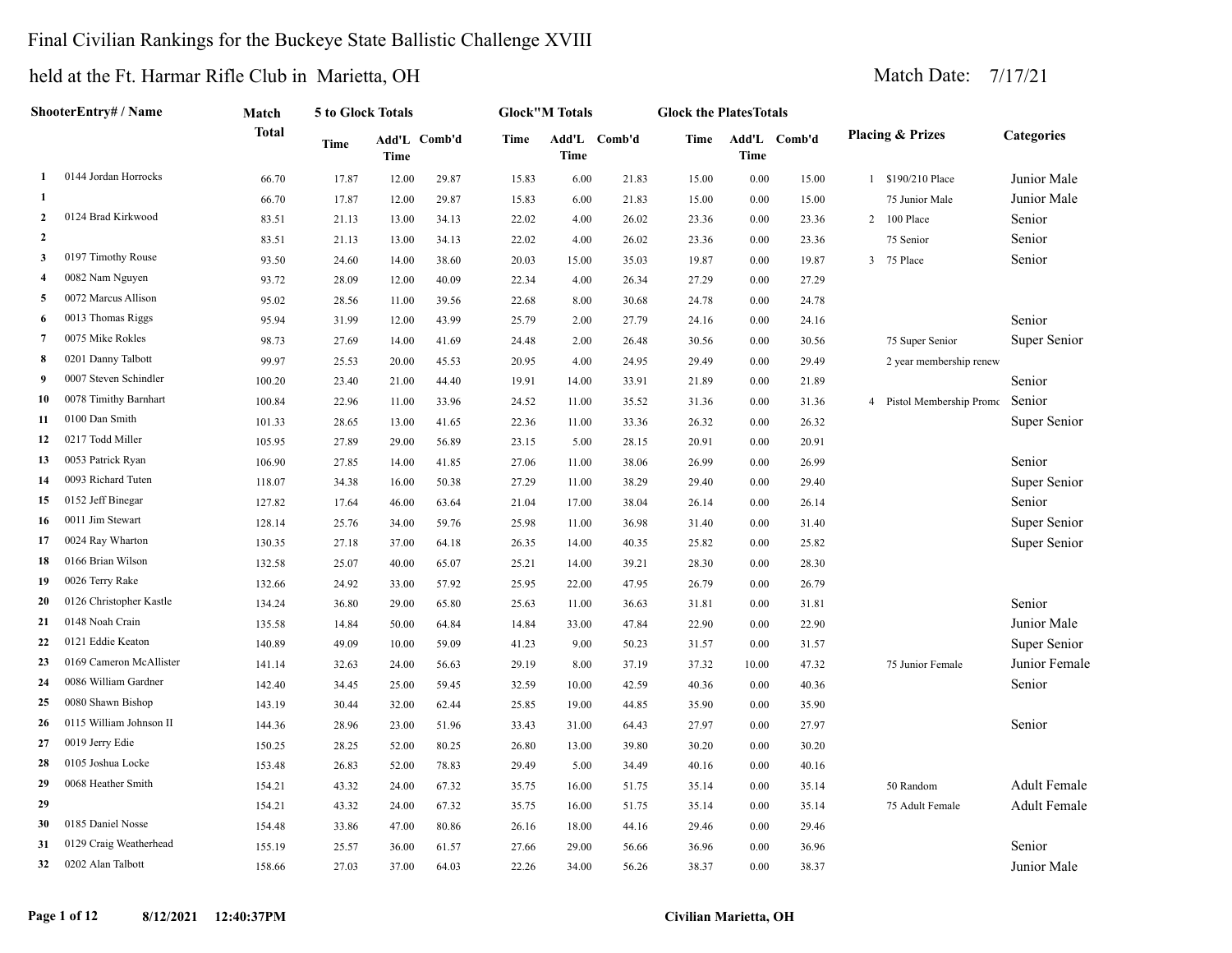|    | ShooterEntry# / Name   | Match        | 5 to Glock Totals |        |              |             | <b>Glock"M Totals</b> |              | <b>Glock the PlatesTotals</b> |        |              |                             |                            |
|----|------------------------|--------------|-------------------|--------|--------------|-------------|-----------------------|--------------|-------------------------------|--------|--------------|-----------------------------|----------------------------|
|    |                        | <b>Total</b> | <b>Time</b>       | Time   | Add'L Comb'd | <b>Time</b> | <b>Time</b>           | Add'L Comb'd | Time                          | Time   | Add'L Comb'd | <b>Placing &amp; Prizes</b> | <b>Categories</b>          |
| 33 | 0083 Kathrine Bennett  | 171.52       | 18.17             | 45.00  | 63.17        | 20.20       | 16.00                 | 36.20        | 32.15                         | 40.00  | 72.15        |                             | <b>Adult Female</b>        |
| 34 | 0038 Carol Hellard     | 171.87       | 41.00             | 23.00  | 64.00        | 37.10       | 13.00                 | 50.10        | 57.77                         | 0.00   | 57.77        |                             | Adult Female, Super Senior |
| 35 | 0059 Paul Roach        | 176.49       | 28.38             | 17.00  | 45.38        | 26.13       | 22.00                 | 48.13        | 52.98                         | 30.00  | 82.98        |                             |                            |
| 36 | 0063 Cheryll Allison   | 178.28       | 23.37             | 30.00  | 53.37        | 22.50       | 16.00                 | 38.50        | 36.41                         | 50.00  | 86.41        |                             | <b>Adult Female</b>        |
| 37 | 0089 Paul Stacy        | 179.49       | 37.04             | 29.00  | 66.04        | 41.05       | 29.00                 | 70.05        | 43.40                         | 0.00   | 43.40        |                             | Super Senior               |
| 38 | 0216 Sage Miller       | 186.53       | 43.14             | 31.00  | 74.14        | 33.76       | 26.00                 | 59.76        | 52.63                         | 0.00   | 52.63        |                             | <b>Adult Female</b>        |
| 39 | 0122 David Yonts, Sr   | 190.98       | 32.94             | 23.00  | 55.94        | 28.05       | 21.00                 | 49.05        | 45.99                         | 40.00  | 85.99        |                             | Senior                     |
| 40 | 0017 John Kreuz Jr.    | 192.94       | 25.85             | 77.00  | 102.85       | 35.96       | 15.00                 | 50.96        | 39.13                         | 0.00   | 39.13        |                             | Senior                     |
| 41 | 0118 Joseph McClung    | 195.87       | 25.05             | 76.00  | 101.05       | 26.38       | 34.00                 | 60.38        | 34.44                         | 0.00   | 34.44        |                             | Super Senior               |
| 42 | 0088 Rob Misel         | 200.09       | 32.68             | 57.00  | 89.68        | 35.78       | 20.00                 | 55.78        | 54.63                         | 0.00   | 54.63        |                             | Super Senior               |
| 43 | 0190 Lewis Renner      | 211.31       | 21.15             | 76.00  | 97.15        | 21.86       | 37.00                 | 58.86        | 45.30                         | 10.00  | 55.30        |                             |                            |
| 44 | 0163 Seth Wilson       | 211.99       | 16.73             | 75.00  | 91.73        | 16.78       | 28.00                 | 44.78        | 35.48                         | 40.00  | 75.48        |                             |                            |
| 45 | 0037 Will Hampton      | 214.82       | 36.30             | 57.00  | 93.30        | 29.34       | 54.00                 | 83.34        | 38.18                         | 0.00   | 38.18        |                             |                            |
| 46 | 0131 Christopher Burge | 215.06       | 35.35             | 60.00  | 95.35        | 33.73       | 36.00                 | 69.73        | 49.98                         | 0.00   | 49.98        |                             |                            |
| 47 | 0196 Jeff Bauerbach    | 216.39       | 30.01             | 43.00  | 73.01        | 27.31       | 14.00                 | 41.31        | 72.07                         | 30.00  | 102.07       |                             | Senior                     |
| 48 | 0135 Robert Denman     | 222.50       | 53.67             | 43.00  | 96.67        | 48.79       | 21.00                 | 69.79        | 56.04                         | 0.00   | 56.04        |                             | Super Senior               |
| 49 | 0103 Judah Hyde        | 232.36       | 28.03             | 58.00  | 86.03        | 29.39       | 35.00                 | 64.39        | 51.94                         | 30.00  | 81.94        |                             |                            |
| 50 | 0071 Doug Shepherd     | 232.70       | 51.81             | 52.00  | 103.81       | 44.25       | 20.00                 | 64.25        | 64.64                         | 0.00   | 64.64        |                             | Super Senior               |
| 51 | 0192 Colton Prince     | 233.19       | 41.19             | 45.00  | 86.19        | 35.37       | 10.00                 | 45.37        | 91.63                         | 10.00  | 101.63       |                             | Junior Male                |
| 52 | 0004 Mark Reay         | 249.49       | 43.12             | 50.00  | 93.12        | 33.38       | 18.00                 | 51.38        | 54.99                         | 50.00  | 104.99       |                             | Super Senior               |
| 53 | 0110 David Cyburt      | 273.31       | 32.52             | 64.00  | 96.52        | 26.93       | 30.00                 | 56.93        | 59.86                         | 60.00  | 119.86       |                             | Super Senior               |
| 54 | 0074 Suzie Nething     | 276.04       | 46.73             | 70.00  | 116.73       | 52.56       | 34.00                 | 86.56        | 62.75                         | 10.00  | 72.75        |                             | Adult Female, Senior       |
| 55 | 0108 Lloyd Locke       | 308.73       | 50.23             | 96.00  | 146.23       | 42.04       | 69.00                 | 111.04       | 51.46                         | 0.00   | 51.46        | 50 Random                   | Senior                     |
| 56 | 0064 David Vinciguerra | 368.66       | 34.82             | 126.00 | 160.82       | 38.44       | 71.00                 | 109.44       | 68.40                         | 30.00  | 98.40        |                             |                            |
| 57 | 0027 Joe Garlitz       | 385.47       | 36.65             | 125.00 | 161.65       | 32.03       | 79.00                 | 111.03       | 72.79                         | 40.00  | 112.79       |                             |                            |
| 58 | 0150 Jonah Barnhart    | 410.12       | 28.62             | 123.00 | 151.62       | 27.65       | 61.00                 | 88.65        | 59.85                         | 110.00 | 169.85       |                             | Junior Male                |
| 59 | 0128 Matthew Guy       | 433.29       | 26.45             | 123.00 | 149.45       | 29.63       | 60.00                 | 89.63        | 54.21                         | 140.00 | 194.21       |                             |                            |
| 60 | 0160 Shannon Heavrin   | 480.42       | 54.53             | 88.00  | 142.53       | 61.42       | 30.00                 | 91.42        | 96.47                         | 150.00 | 246.47       |                             | <b>Adult Female</b>        |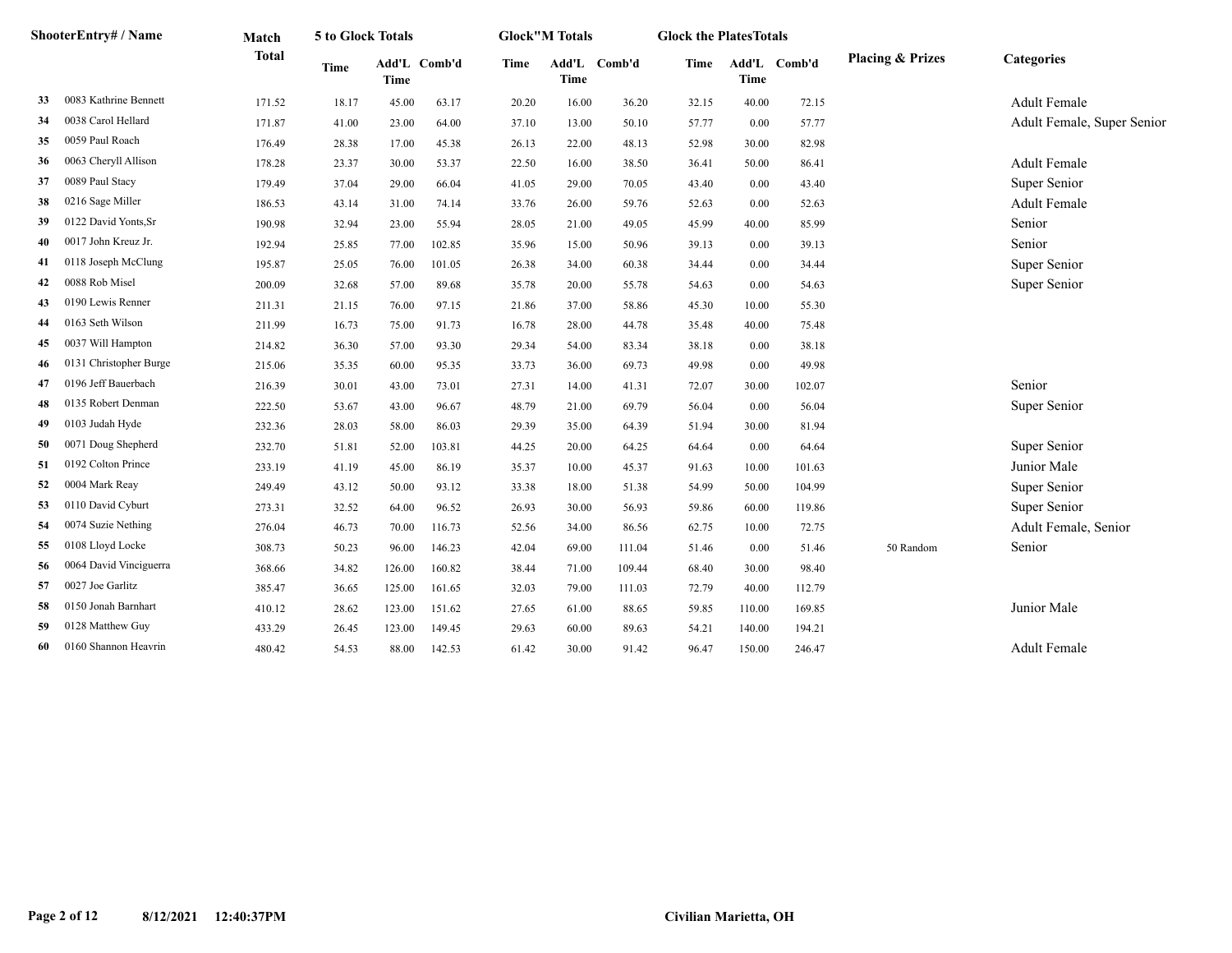#### Final Competition Rankings for the Buckeye State Ballistic Challenge XVIII

|                | ShooterEntry# / Name      | Match        | 5 to Glock Totals |             |              |       | <b>Glock"M Totals</b> |              | <b>Glock the PlatesTotals</b> |       |              |                             |
|----------------|---------------------------|--------------|-------------------|-------------|--------------|-------|-----------------------|--------------|-------------------------------|-------|--------------|-----------------------------|
|                |                           | <b>Total</b> | <b>Time</b>       | <b>Time</b> | Add'L Comb'd | Time  | <b>Time</b>           | Add'L Comb'd | Time                          | Time  | Add'L Comb'd | <b>Placing &amp; Prizes</b> |
| 1              | 0055 Robert Evans*        | 52.96        | 21.76             | 1.00        | 22.76        | 14.31 | 1.00                  | 15.31        | 14.89                         | 0.00  | 14.89        | 1 Pistol Place              |
| 2              | 0046 Greg Snyder*         | 54.95        | 18.25             | 4.00        | 22.25        | 16.34 | 0.00                  | 16.34        | 16.36                         | 0.00  | 16.36        |                             |
| 3              | 0029 Harry Russell*       | 57.32        | 20.96             | 5.00        | 25.96        | 17.94 | 0.00                  | 17.94        | 13.42                         | 0.00  | 13.42        |                             |
| $\overline{4}$ | 0180 Steve Farmer*        | 58.24        | 20.14             | 2.00        | 22.14        | 16.15 | 1.00                  | 17.15        | 18.95                         | 0.00  | 18.95        |                             |
| 5              | 0050 William Zaidel*      | 59.56        | 20.05             | 8.00        | 28.05        | 17.28 | 1.00                  | 18.28        | 13.23                         | 0.00  | 13.23        |                             |
| 6              | 0006 Christopher Roberts* | 61.19        | 20.37             | 6.00        | 26.37        | 18.20 | 1.00                  | 19.20        | 15.62                         | 0.00  | 15.62        |                             |
| 7              | 0176 Luke Oxender*        | 63.09        | 19.66             | 9.00        | 28.66        | 17.32 | 3.00                  | 20.32        | 14.11                         | 0.00  | 14.11        |                             |
| 8              | 0084 Jeff Bennett*        | 65.50        | 20.72             | 6.00        | 26.72        | 17.49 | 5.00                  | 22.49        | 16.29                         | 0.00  | 16.29        |                             |
| 9              | 0061 Mark Allison*        | 66.75        | 22.22             | 6.00        | 28.22        | 18.94 | 0.00                  | 18.94        | 19.59                         | 0.00  | 19.59        |                             |
| 10             | 0157 Jim Montgomery*      | 71.86        | 22.35             | 10.00       | 32.35        | 18.72 | 5.00                  | 23.72        | 15.79                         | 0.00  | 15.79        |                             |
| 11             | 0138 Charles Chiao        | 83.63        | 23.15             | 16.00       | 39.15        | 23.78 | 1.00                  | 24.78        | 19.70                         | 0.00  | 19.70        | 1 Pistol Place              |
| 12             | 0194 Shannon Prince*      | 87.20        | 28.24             | 5.00        | 33.24        | 21.19 | 9.00                  | 30.19        | 23.77                         | 0.00  | 23.77        |                             |
| 13             | 0058 Danielle Evans       | 88.80        | 36.96             | 0.00        | 36.96        | 29.75 | 1.00                  | 30.75        | 21.09                         | 0.00  | 21.09        | 2 100 Place                 |
| 14             | 0101 Dan Smith            | 90.60        | 26.70             | 17.00       | 43.70        | 21.01 | 5.00                  | 26.01        | 20.89                         | 0.00  | 20.89        | 3 75 Place                  |
| 15             | 0009 Steven Schindler     | 92.10        | 22.55             | 25.00       | 47.55        | 20.40 | 5.00                  | 25.40        | 19.15                         | 0.00  | 19.15        |                             |
| 16             | 0153 Jeff Binegar         | 95.44        | 17.40             | 34.00       | 51.40        | 17.66 | 4.00                  | 21.66        | 22.38                         | 0.00  | 22.38        |                             |
| 17             | 0125 Brad Kirkwood        | 99.57        | 24.15             | 17.00       | 41.15        | 20.61 | 12.00                 | 32.61        | 25.81                         | 0.00  | 25.81        |                             |
| 18             | 0014 Thomas Riggs         | 99.77        | 27.93             | 22.00       | 49.93        | 24.56 | 1.00                  | 25.56        | 24.28                         | 0.00  | 24.28        |                             |
| 19             | 0094 Richard Tuten        | 101.22       | 36.26             | 5.00        | 41.26        | 31.01 | 3.00                  | 34.01        | 25.95                         | 0.00  | 25.95        |                             |
| 20             | 0079 Timithy Barnhart     | 111.91       | 22.60             | 28.00       | 50.60        | 22.90 | 10.00                 | 32.90        | 28.41                         | 0.00  | 28.41        |                             |
| 21             | 0077 Mike Rokles          | 112.79       | 30.98             | 26.00       | 56.98        | 26.88 | 3.00                  | 29.88        | 25.93                         | 0.00  | 25.93        |                             |
| 22             | 0025 Ray Wharton          | 121.42       | 25.65             | 33.00       | 58.65        | 25.18 | 7.00                  | 32.18        | 30.59                         | 0.00  | 30.59        |                             |
| 23             | 0127 Christopher Kastle   | 133.26       | 25.41             | 40.00       | 65.41        | 29.99 | 4.00                  | 33.99        | 33.86                         | 0.00  | 33.86        |                             |
| 24             | 0091 Paul Stacy           | 135.95       | 35.57             | 12.00       | 47.57        | 40.12 | 2.00                  | 42.12        | 46.26                         | 0.00  | 46.26        | 2 year membership renew     |
| 25             | 0016 Ronald Logsdon       | 137.27       | 34.02             | 16.00       | 50.02        | 28.57 | 21.00                 | 49.57        | 37.68                         | 0.00  | 37.68        |                             |
| 26             | 0020 Jerry Edie           | 142.68       | 31.12             | 34.00       | 65.12        | 27.63 | 5.00                  | 32.63        | 24.93                         | 20.00 | 44.93        |                             |
| 27             | 0168 Brian Wilson         | 143.93       | 27.01             | 39.00       | 66.01        | 23.52 | 23.00                 | 46.52        | 31.40                         | 0.00  | 31.40        |                             |
| 28             | 0002 Robert Chenoweth     | 148.69       | 27.96             | 27.00       | 54.96        | 28.26 | 20.00                 | 48.26        | 45.47                         | 0.00  | 45.47        |                             |
| 29             | 0215 Fred Renner          | 161.64       | 29.60             | 48.00       | 77.60        | 28.51 | 18.00                 | 46.51        | 37.53                         | 0.00  | 37.53        |                             |
| 30             | 0151 Terry Rake           | 163.58       | 26.08             | 62.00       | 88.08        | 27.67 | 19.00                 | 46.67        | 28.83                         | 0.00  | 28.83        |                             |
| 31             | 0165 Seth Wilson          | 170.70       | 14.69             | 69.00       | 83.69        | 16.93 | 15.00                 | 31.93        | 35.08                         | 20.00 | 55.08        | Pistol Random               |
| 32             | 0123 David Yonts, Sr      | 177.19       | 26.16             | 50.00       | 76.16        | 22.94 | 24.00                 | 46.94        | 44.09                         | 10.00 | 54.09        |                             |
| 33             | 0130 Craig Weatherhead    | 181.21       | 26.56             | 71.00       | 97.56        | 27.43 | 17.00                 | 44.43        | 39.22                         | 0.00  | 39.22        |                             |
| 34             | 0205 Eric Curry*          | 187.60       | 20.72             | 69.00       | 89.72        | 23.95 | 17.00                 | 40.95        | 26.93                         | 30.00 | 56.93        |                             |
| 35             | 0081 Shawn Bishop         | 196.35       | 28.53             | 69.00       | 97.53        | 25.94 | 29.00                 | 54.94        | 33.88                         | 10.00 | 43.88        |                             |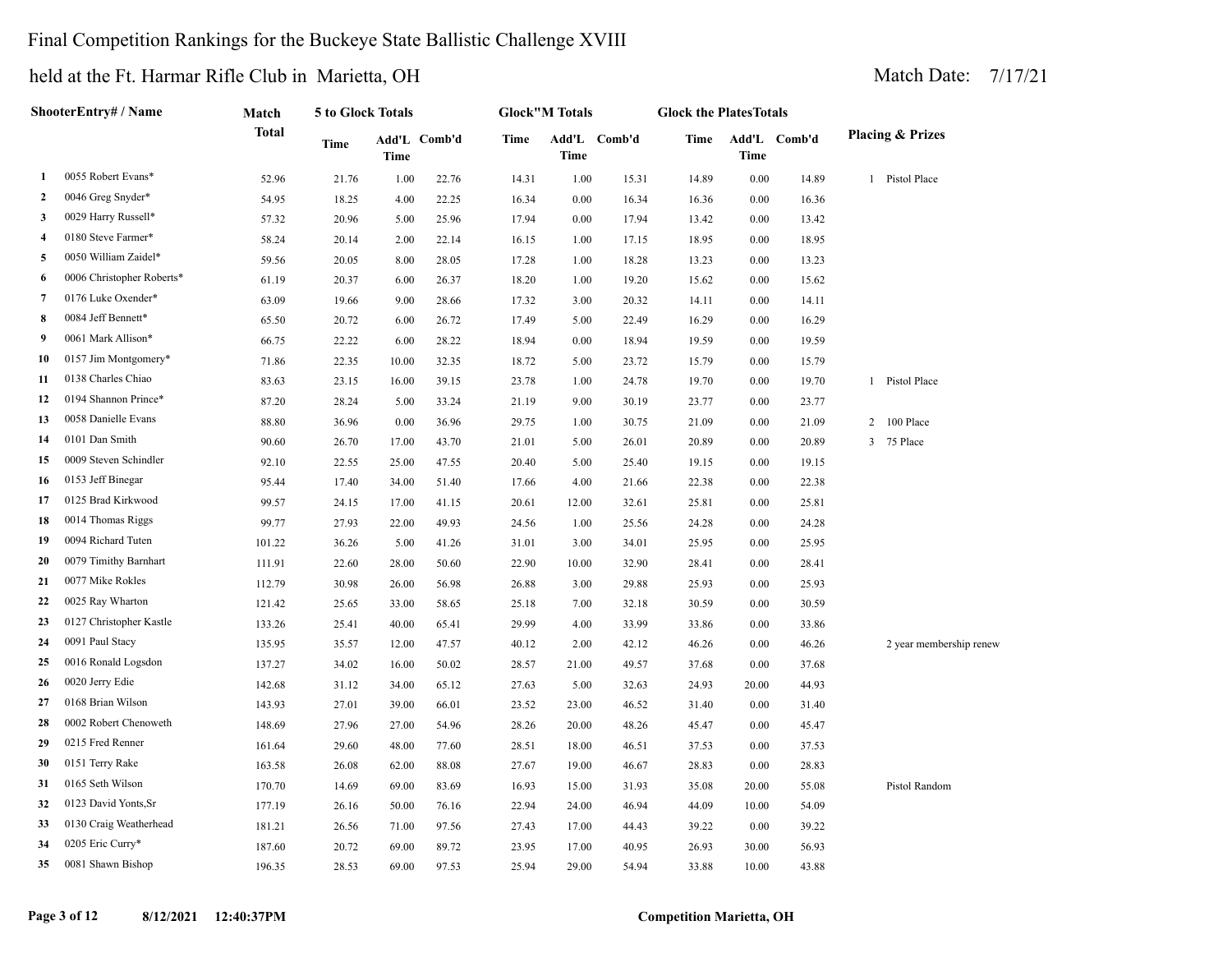|    | <b>ShooterEntry# / Name</b> | Match        | 5 to Glock Totals |        |              |       | <b>Glock</b> "M Totals |        | <b>Glock the Plates Totals</b> |               |        |                             |
|----|-----------------------------|--------------|-------------------|--------|--------------|-------|------------------------|--------|--------------------------------|---------------|--------|-----------------------------|
|    |                             | <b>Total</b> | Time              | Time   | Add'L Comb'd | Time  | Add'L<br>Time          | Comb'd | Time                           | Add'L<br>Time | Comb'd | <b>Placing &amp; Prizes</b> |
| 36 | 0087 William Gardner        | 214.44       | 31.97             | 53.00  | 84.97        | 31.79 | 26.00                  | 57.79  | 61.68                          | 10.00         | 71.68  | Pistol Random               |
| 37 | 0132 Christopher Burge      | 218.68       | 33.87             | 60.00  | 93.87        | 31.65 | 31.00                  | 62.65  | 52.16                          | 10.00         | 62.16  |                             |
| 38 | 0104 Judah Hyde             | 256.38       | 29.67             | 62.00  | 91.67        | 30.84 | 24.00                  | 54.84  | 49.87                          | 60.00         | 109.87 |                             |
| 39 | 0161 Shannon Heavrin        | 340.56       | 60.12             | 75.00  | 135.12       | 56.43 | 27.00                  | 83.43  | 72.01                          | 50.00         | 122.01 |                             |
| 40 | 0109 Lloyd Locke            | 344.32       | 61.15             | 92.00  | 153.15       | 47.80 | 55.00                  | 102.80 | 68.37                          | 20.00         | 88.37  |                             |
| 41 | 0112 David Cyburt           | 363.66       | 27.76             | 102.00 | 129.76       | 30.32 | 23.00                  | 53.32  | 70.58                          | 110.00        | 180.58 |                             |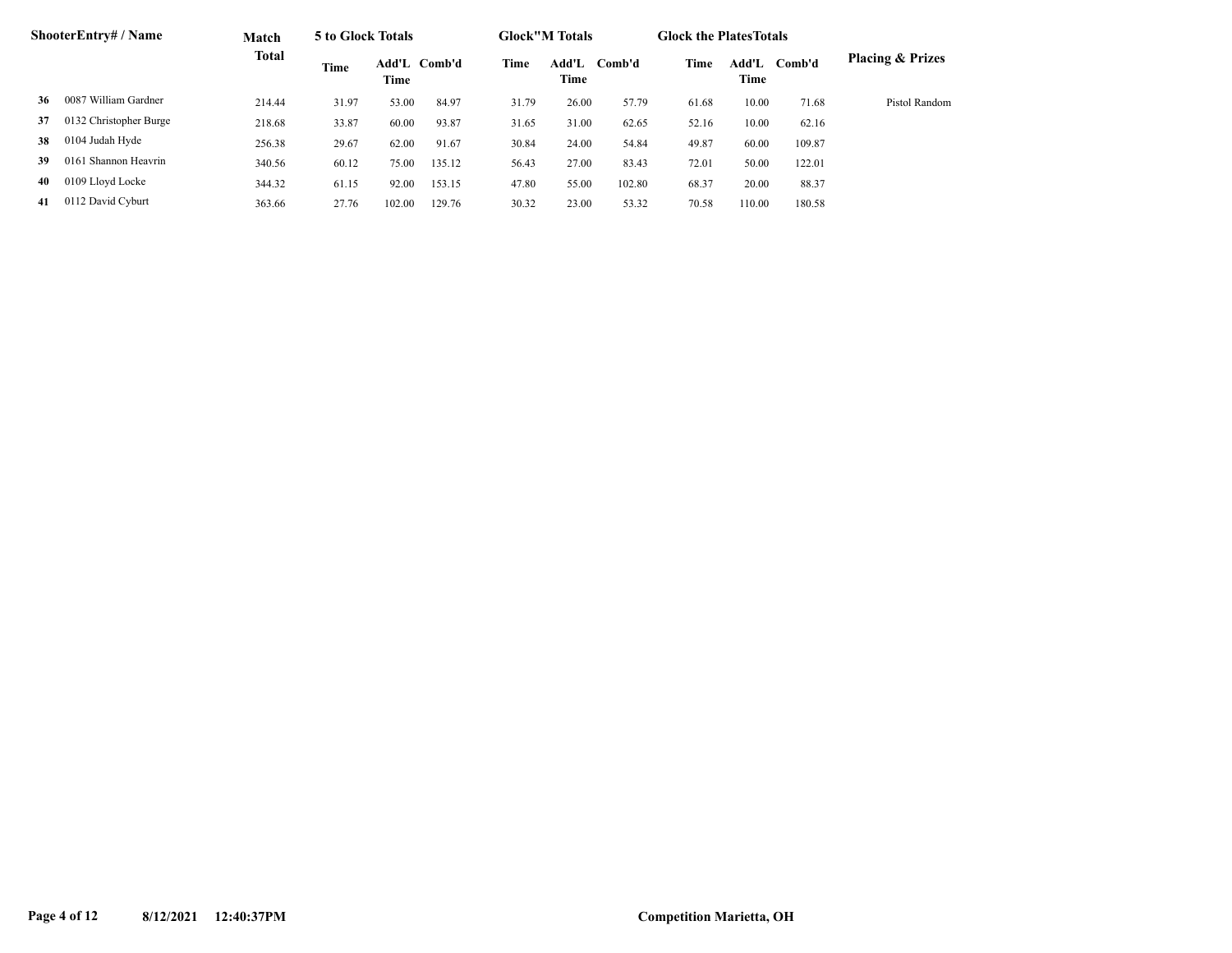#### Final Guardian Rankings for the Buckeye State Ballistic Challenge XVIII

|                | ShooterEntry# / Name    | Match        | 5 to Glock Totals |       |              |       | <b>Glock"M Totals</b> |              | <b>Glock the Plates Totals</b> |          |              |                             |                   |
|----------------|-------------------------|--------------|-------------------|-------|--------------|-------|-----------------------|--------------|--------------------------------|----------|--------------|-----------------------------|-------------------|
|                |                         | <b>Total</b> | Time              | Time  | Add'L Comb'd | Time  | Time                  | Add'L Comb'd | Time                           | Time     | Add'L Comb'd | <b>Placing &amp; Prizes</b> | <b>Categories</b> |
|                | 0057 Danielle Evans     | 82.95        | 35.61             | 1.00  | 36.61        | 27.33 | 1.00                  | 28.33        | 18.01                          | 0.00     | 18.01        | Pistol Place                | Guardian Female   |
| -1             |                         | 82.95        | 35.61             | 1.00  | 36.61        | 27.33 | 1.00                  | 28.33        | 18.01                          | 0.00     | 18.01        | 75 Guardian Female          | Guardian Female   |
| $\overline{2}$ | 0213 Shane Murphy       | 85.23        | 27.96             | 8.00  | 35.96        | 24.65 | 3.00                  | 27.65        | 21.62                          | 0.00     | 21.62        | 2 Etool Place               |                   |
| 3              | 0210 John Winters       | 88.39        | 25.23             | 13.00 | 38.23        | 24.67 | 5.00                  | 29.67        | 20.49                          | 0.00     | 20.49        | 3 Knife Place               |                   |
| $\overline{4}$ | 0182 Berlin Carroll     | 90.22        | 29.55             | 11.00 | 40.55        | 22.42 | 4.00                  | 26.42        | 23.25                          | 0.00     | 23.25        |                             |                   |
| 5              | 0136 Charles Chiao      | 90.62        | 22.53             | 19.00 | 41.53        | 23.47 | 3.00                  | 26.47        | 22.62                          | 0.00     | 22.62        |                             |                   |
| 6              | 0139 Cheryl Morris      | 98.67        | 37.15             | 6.00  | 43.15        | 31.65 | 1.00                  | 32.65        | 22.87                          | 0.00     | 22.87        |                             | Guardian Female   |
|                | 0184 Vernon Nosse       | 114.02       | 24.16             | 26.00 | 50.16        | 26.23 | 14.00                 | 40.23        | 23.63                          | 0.00     | 23.63        | 75 Super Senior             | Super Senior      |
| 8              | 0186 Christopher Lamm   | 114.22       | 23.51             | 36.00 | 59.51        | 20.65 | 9.00                  | 29.65        | 25.06                          | 0.00     | 25.06        |                             |                   |
| 9              | 0133 John McNamara      | 128.76       | 31.48             | 24.00 | 55.48        | 34.29 | 7.00                  | 41.29        | 31.99                          | $0.00\,$ | 31.99        |                             |                   |
| 10             | 0022 Todd Seier         | 134.80       | 20.59             | 44.00 | 64.59        | 17.75 | 19.00                 | 36.75        | 23.46                          | 10.00    | 33.46        | 75 Senior                   | Senior            |
| 11             | 0141 Daniel Miller      | 140.52       | 30.50             | 20.00 | 50.50        | 26.03 | 12.00                 | 38.03        | 41.99                          | 10.00    | 51.99        |                             |                   |
| 12             | 0183 James Shurm        | 156.31       | 30.70             | 27.00 | 57.70        | 33.70 | 21.00                 | 54.70        | 43.91                          | 0.00     | 43.91        |                             |                   |
| 13             | 0028 Michael Slagel     | 183.08       | 24.40             | 47.00 | 71.40        | 18.20 | 5.00                  | 23.20        | 48.48                          | 40.00    | 88.48        |                             |                   |
| 14             | 0143 Patrick Brockmeier | 187.07       | 30.66             | 52.00 | 82.66        | 25.33 | 23.00                 | 48.33        | 56.08                          | 0.00     | 56.08        |                             |                   |
| 15             | 0001 Robert Chenoweth   | 258.52       | 27.71             | 65.00 | 92.71        | 24.51 | 27.00                 | 51.51        | 64.30                          | 50.00    | 114.30       |                             |                   |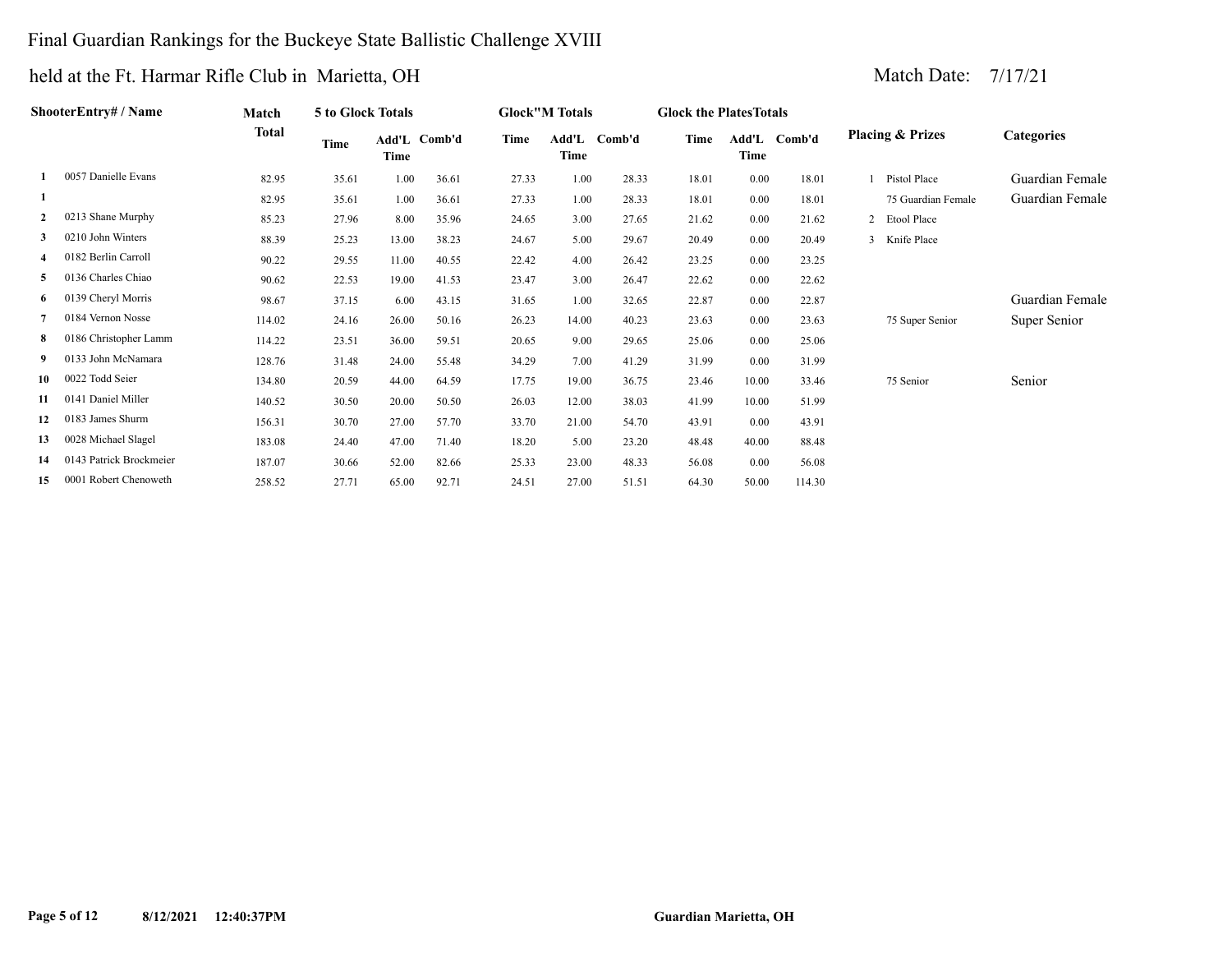#### Final Heavy Metal Rankings for the Buckeye State Ballistic Challenge XVIII

|              | ShooterEntry# / Name    | Match        | 5 to Glock Totals |             |              |             | <b>Glock</b> "M Totals |              | <b>Glock the PlatesTotals</b> |             |              |                             |
|--------------|-------------------------|--------------|-------------------|-------------|--------------|-------------|------------------------|--------------|-------------------------------|-------------|--------------|-----------------------------|
|              |                         | <b>Total</b> | <b>Time</b>       | <b>Time</b> | Add'L Comb'd | <b>Time</b> | Time                   | Add'L Comb'd | <b>Time</b>                   | <b>Time</b> | Add'L Comb'd | <b>Placing &amp; Prizes</b> |
| 1            | 0045 David Schuster*    | 52.31        | 17.47             | 3.00        | 20.47        | 15.31       | 1.00                   | 16.31        | 15.53                         | $0.00\,$    | 15.53        | 1 Pistol MatchMeister       |
| $\mathbf{2}$ | 0173 Nick McAllister*   | 58.39        | 16.41             | 10.00       | 26.41        | 16.46       | 4.00                   | 20.46        | 11.52                         | 0.00        | 11.52        |                             |
| 3            | 0181 Steve Farmer*      | 66.99        | 22.54             | 4.00        | 26.54        | 17.07       | 7.00                   | 24.07        | 16.38                         | 0.00        | 16.38        | 1 Pistol Place              |
| 4            | 0049 Greg Snyder*       | 68.67        | 19.59             | 12.00       | 31.59        | 18.47       | 2.00                   | 20.47        | 16.61                         | 0.00        | 16.61        |                             |
| 5            | 0177 Luke Oxender*      | 75.74        | 20.83             | 19.00       | 39.83        | 17.56       | 6.00                   | 23.56        | 12.35                         | 0.00        | 12.35        |                             |
| 6            | 0159 Jim Montgomery*    | 76.85        | 23.74             | 12.00       | 35.74        | 19.87       | 5.00                   | 24.87        | 16.24                         | 0.00        | 16.24        |                             |
| 7            | 0195 Shannon Prince*    | 81.99        | 26.85             | 6.00        | 32.85        | 20.37       | 10.00                  | 30.37        | 18.77                         | 0.00        | 18.77        |                             |
| 8            | 0035 Gus Cotey* Jr.     | 82.52        | 23.08             | 11.00       | 34.08        | 20.12       | 7.00                   | 27.12        | 21.32                         | 0.00        | 21.32        |                             |
| 9            | 0067 Benjamin Smith*    | 89.19        | 21.44             | 25.00       | 46.44        | 19.55       | 6.00                   | 25.55        | 17.20                         | 0.00        | 17.20        |                             |
| 10           | 0214 Shane Murphy       | 89.92        | 29.47             | 12.00       | 41.47        | 24.74       | 3.00                   | 27.74        | 20.71                         | 0.00        | 20.71        | 1 100 Place                 |
| 11           | 0052 William Zaidel*    | 92.04        | 20.99             | 28.00       | 48.99        | 19.16       | 11.00                  | 30.16        | 12.89                         | 0.00        | 12.89        |                             |
| 12           | 0040 Michael Hellard*   | 94.82        | 23.58             | 21.00       | 44.58        | 23.39       | 5.00                   | 28.39        | 21.85                         | 0.00        | 21.85        |                             |
| 13           | 0154 Jeff Binegar       | 104.62       | 19.83             | 34.00       | 53.83        | 18.00       | 9.00                   | 27.00        | 23.79                         | 0.00        | 23.79        | 2 Etool Place               |
| 14           | 0010 Steven Schindler   | 113.53       | 25.39             | 29.00       | 54.39        | 22.72       | 11.00                  | 33.72        | 25.42                         | 0.00        | 25.42        | 3 Knife Place               |
| 15           | 0208 Eric Curry*        | 117.93       | 22.04             | 53.00       | 75.04        | 18.42       | 2.00                   | 20.42        | 22.47                         | 0.00        | 22.47        |                             |
| 16           | 0107 Joshua Locke       | 121.03       | 29.27             | 34.00       | 63.27        | 25.87       | 5.00                   | 30.87        | 26.89                         | 0.00        | 26.89        |                             |
| 17           | 0200 Timothy Rouse      | 135.20       | 24.33             | 44.00       | 68.33        | 20.52       | 24.00                  | 44.52        | 22.35                         | 0.00        | 22.35        |                             |
| 18           | 0120 Joseph McClung     | 141.92       | 27.29             | 38.00       | 65.29        | 25.03       | 19.00                  | 44.03        | 32.60                         | 0.00        | 32.60        |                             |
| 19           | 0099 Timothy Bradley*   | 141.99       | 27.85             | 38.00       | 65.85        | 26.77       | 13.00                  | 39.77        | 36.37                         | 0.00        | 36.37        |                             |
| 20           | 0042 Allen Jones*       | 142.76       | 42.76             | 25.00       | 67.76        | 29.75       | 23.00                  | 52.75        | 22.25                         | 0.00        | 22.25        |                             |
| 21           | 0060 Paul Roach         | 158.57       | 28.68             | 28.00       | 56.68        | 27.53       | 11.00                  | 38.53        | 43.36                         | 20.00       | 63.36        |                             |
| 22           | 0134 John McNamara      | 161.12       | 34.47             | 28.00       | 62.47        | 35.41       | 3.00                   | 38.41        | 50.24                         | 10.00       | 60.24        |                             |
| 23           | 0145 Eddie Keaton       | 164.95       | 61.49             | 8.00        | 69.49        | 43.19       | 4.00                   | 47.19        | 48.27                         | 0.00        | 48.27        | 50 Random                   |
| 24           | 0070 Heather Smith      | 165.55       | 37.30             | 38.00       | 75.30        | 35.44       | 13.00                  | 48.44        | 41.81                         | 0.00        | 41.81        |                             |
| 25           | 0117 William Johnson II | 206.95       | 30.19             | 29.00       | 59.19        | 33.01       | 8.00                   | 41.01        | 56.75                         | 50.00       | 106.75       |                             |
| 26           | 0113 David Cyburt       | 216.22       | 30.23             | 70.00       | 100.23       | 34.05       | 15.00                  | 49.05        | 46.94                         | 20.00       | 66.94        |                             |
| 27           | 0114 Jim Stewart        | 249.88       | 31.10             | 84.00       | 115.10       | 31.59       | 32.00                  | 63.59        | 41.19                         | 30.00       | 71.19        |                             |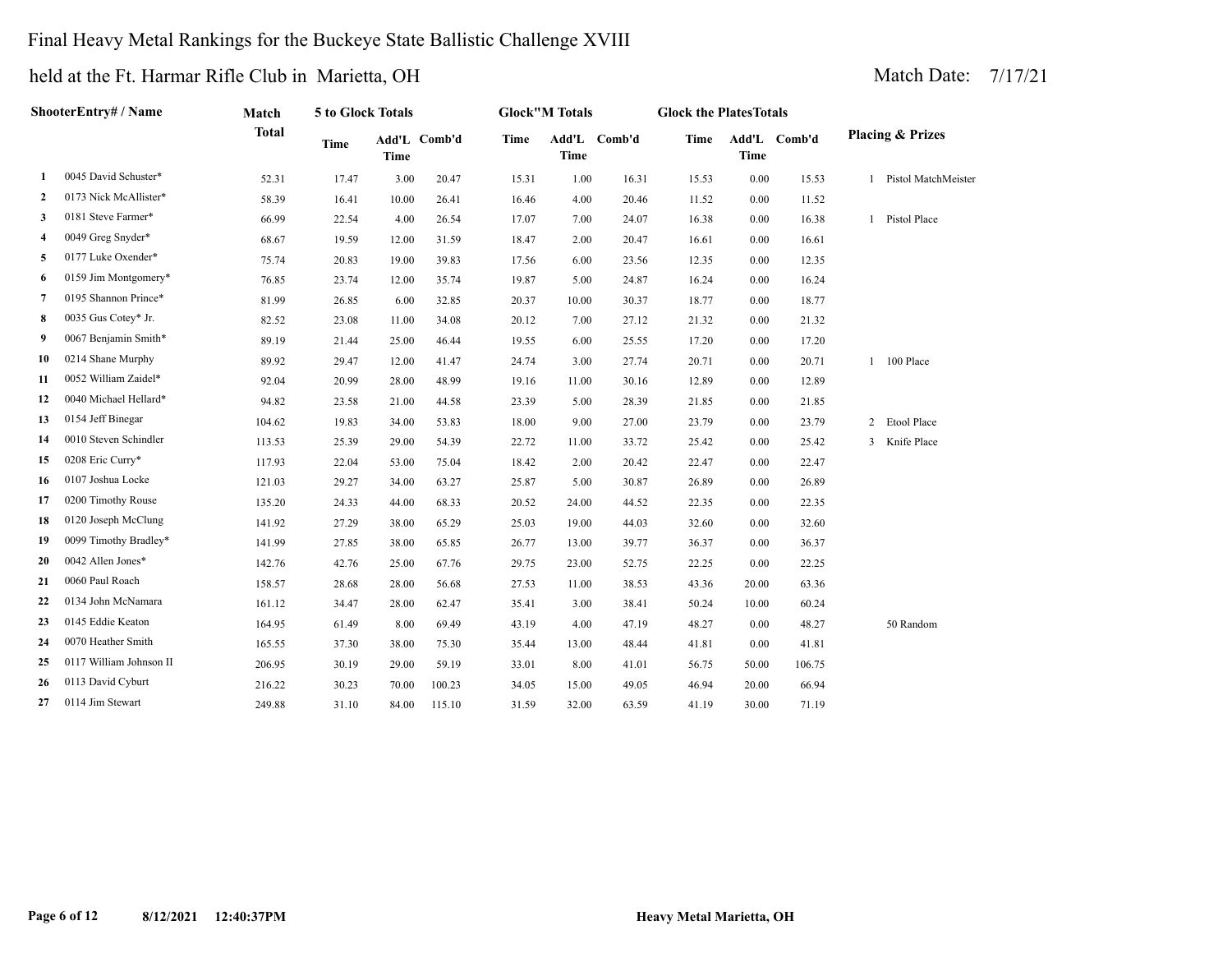#### Final Major Sub Rankings for the Buckeye State Ballistic Challenge XVIII

|              | ShooterEntry# / Name  | Match  | 5 to Glock Totals |       |              |       | <b>Glock</b> "M Totals |              | <b>Glock the Plates Totals</b> |       |              |                             |
|--------------|-----------------------|--------|-------------------|-------|--------------|-------|------------------------|--------------|--------------------------------|-------|--------------|-----------------------------|
|              |                       | Total  | Time              | Time  | Add'L Comb'd | Time  | Time                   | Add'L Comb'd | Time                           | Time  | Add'L Comb'd | <b>Placing &amp; Prizes</b> |
|              | 0044 David Schuster*  | 39.76  | 10.21             | 5.00  | 15.21        | 10.77 | 0.00                   | 10.77        | 13.78                          | 0.00  | 13.78        | 100 Place                   |
| $\mathbf{2}$ | 0156 Jim Montgomery*  | 51.06  | 13.61             | 2.00  | 15.61        | 13.60 | 0.00                   | 13.60        | 21.85                          | 0.00  | 21.85        | 50 Random                   |
| 3            | 0033 Gus Cotey* Jr.   | 55.96  | 13.40             | 6.00  | 19.40        | 13.98 | 1.00                   | 14.98        | 21.58                          | 0.00  | 21.58        |                             |
|              | 0041 Allen Jones*     | 57.70  | 12.62             | 9.00  | 21.62        | 13.34 | 2.00                   | 15.34        | 20.74                          | 0.00  | 20.74        |                             |
| 5.           | 0175 Luke Oxender*    | 59.09  | 14.35             | 12.00 | 26.35        | 13.38 | 3.00                   | 16.38        | 16.36                          | 0.00  | 16.36        |                             |
| 6            | 0204 Eric Curry*      | 61.53  | 14.38             | 8.00  | 22.38        | 16.55 | 1.00                   | 17.55        | 21.60                          | 0.00  | 21.60        | 50 Random                   |
|              | 0179 Steve Farmer*    | 64.00  | 12.52             | 0.00  | 12.52        | 13.03 | 2.00                   | 15.03        | 16.45                          | 20.00 | 36.45        |                             |
| 8            | 0039 Michael Hellard* | 64.78  | 16.64             | 4.00  | 20.64        | 14.40 | 4.00                   | 18.40        | 25.74                          | 0.00  | 25.74        |                             |
| 9            | 0119 Joseph McClung   | 73.61  | 22.80             | 4.00  | 26.80        | 18.40 | 1.00                   | 19.40        | 27.41                          | 0.00  | 27.41        | 100 Place                   |
| 10           | 0211 Patrick Kennedy* | 73.91  | 17.95             | 1.00  | 18.95        | 12.24 | 7.00                   | 19.24        | 25.72                          | 10.00 | 35.72        |                             |
| 11           | 0199 Timothy Rouse    | 80.86  | 12.17             | 16.00 | 28.17        | 15.90 | 2.00                   | 17.90        | 24.79                          | 10.00 | 34.79        | 2 Etool Place               |
| 12           | 0054 Patrick Ryan     | 141.19 | 24.73             | 16.00 | 40.73        | 20.59 | 17.00                  | 37.59        | 32.87                          | 30.00 | 62.87        | 3 Knife Place               |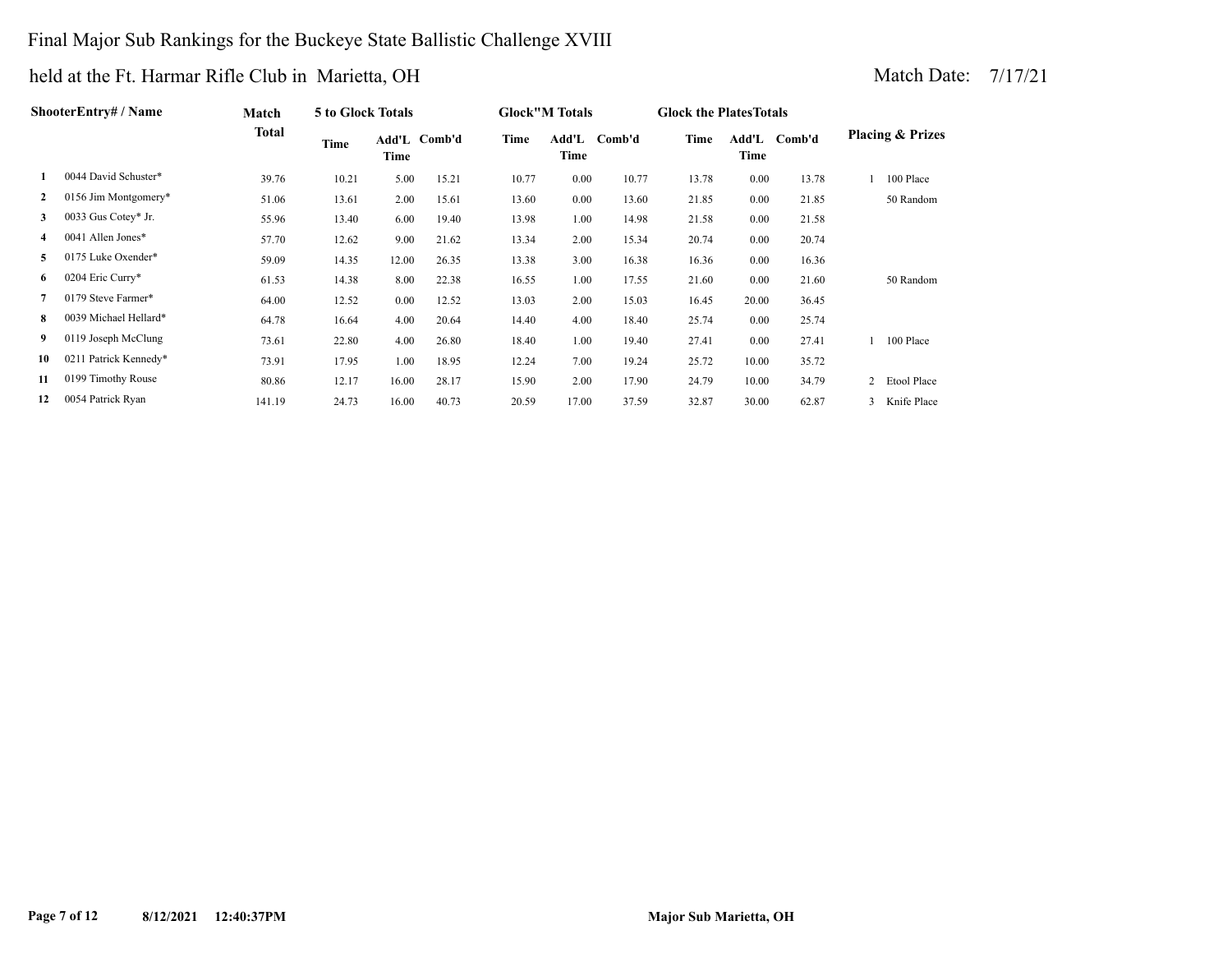#### Final Master Stock Rankings for the Buckeye State Ballistic Challenge XVIII

| ShooterEntry# / Name |                       | Match<br>Total | 5 to Glock Totals |                      |       | <b>Glock"M Totals</b>        |       |       | <b>Glock the Plates Totals</b> |       |              |                             |
|----------------------|-----------------------|----------------|-------------------|----------------------|-------|------------------------------|-------|-------|--------------------------------|-------|--------------|-----------------------------|
|                      |                       |                | Time              | Add'L Comb'd<br>Time |       | Time<br>Add'L Comb'd<br>Time |       |       | Time                           | Time  | Add'L Comb'd | <b>Placing &amp; Prizes</b> |
|                      | 0172 Nick McAllister* | 53.42          | 15.78             | 7.00                 | 22.78 | 13.81                        | 3.00  | 16.81 | 13.83                          | 0.00  | 13.83        | Pistol Place                |
| $\mathbf{2}$         | 0031 Harry Russell*   | 56.58          | 20.58             | 3.00                 | 23.58 | 18.86                        | 0.00  | 18.86 | 14.14                          | 0.00  | 14.14        | 2 75 Place                  |
| 3                    | 0056 Robert Evans*    | 58.56          | 18.68             | 4.00                 | 22.68 | 13.86                        | 4.00  | 17.86 | 18.02                          | 0.00  | 18.02        | 3 Etool Place               |
| 4                    | 0048 Greg Snyder*     | 60.44          | 18.91             | 5.00                 | 23.91 | 17.27                        | 2.00  | 19.27 | 17.26                          | 0.00  | 17.26        |                             |
| 5                    | 0062 Mark Allison*    | 66.14          | 20.90             | 9.00                 | 29.90 | 18.91                        | 2.00  | 20.91 | 15.33                          | 0.00  | 15.33        |                             |
| 6                    | 0158 Jim Montgomery*  | 74.35          | 23.36             | 12.00                | 35.36 | 20.58                        | 1.00  | 21.58 | 17.41                          | 0.00  | 17.41        |                             |
| 7                    | 0085 Jeff Bennett*    | 81.65          | 20.38             | 20.00                | 40.38 | 18.75                        | 3.00  | 21.75 | 19.52                          | 0.00  | 19.52        |                             |
| 8                    | 0066 Benjamin Smith*  | 84.22          | 20.89             | 21.00                | 41.89 | 19.01                        | 8.00  | 27.01 | 15.32                          | 0.00  | 15.32        |                             |
| 9                    | 0178 Allen Jones*     | 90.51          | 18.78             | 23.00                | 41.78 | 18.82                        | 7.00  | 25.82 | 22.91                          | 0.00  | 22.91        |                             |
| 10                   | 0209 Rich Winters*    | 96.35          | 20.56             | 17.00                | 37.56 | 19.13                        | 21.00 | 40.13 | 18.66                          | 0.00  | 18.66        | 2 year membership renew     |
| 11                   | 0098 Timothy Bradley* | 104.68         | 22.03             | 19.00                | 41.03 | 21.43                        | 9.00  | 30.43 | 33.22                          | 0.00  | 33.22        | 50 Random                   |
| 12                   | 0034 Gus Cotey* Jr.   | 106.37         | 22.05             | 36.00                | 58.05 | 19.46                        | 4.00  | 23.46 | 24.86                          | 0.00  | 24.86        |                             |
| 13                   | 0207 Eric Curry*      | 117.91         | 18.86             | 45.00                | 63.86 | 18.78                        | 10.00 | 28.78 | 25.27                          | 0.00  | 25.27        |                             |
| 14                   | 0096 Timithy Barnhart | 141.92         | 23.42             | 44.00                | 67.42 | 21.81                        | 11.00 | 32.81 | 31.69                          | 10.00 | 41.69        |                             |
| 15                   | 0092 Paul Stacy       | 186.22         | 38.37             | 54.00                | 92.37 | 35.42                        | 4.00  | 39.42 | 54.43                          | 0.00  | 54.43        |                             |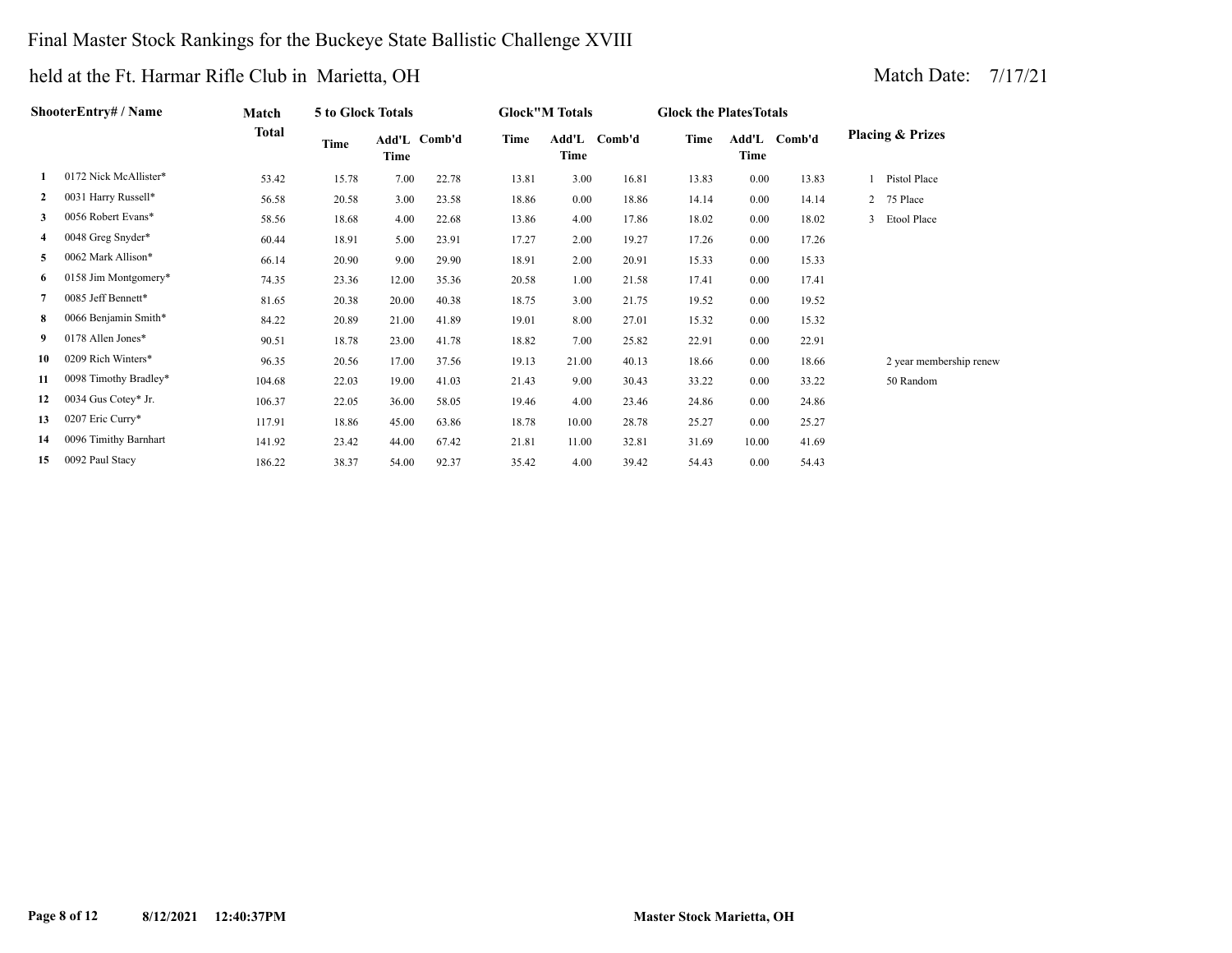#### Final SubCompact Rankings for the Buckeye State Ballistic Challenge XVIII

| ShooterEntry# / Name |                           | Match        | 5 to Glock Totals |             |              | <b>Glock</b> "M Totals |       |              | <b>Glock the PlatesTotals</b> |             |              |                             |                    |
|----------------------|---------------------------|--------------|-------------------|-------------|--------------|------------------------|-------|--------------|-------------------------------|-------------|--------------|-----------------------------|--------------------|
|                      |                           | <b>Total</b> | <b>Time</b>       | <b>Time</b> | Add'L Comb'd | Time                   | Time  | Add'L Comb'd | Time                          | <b>Time</b> | Add'L Comb'd | <b>Placing &amp; Prizes</b> |                    |
| 1                    | 0005 Christopher Roberts* | 56.83        | 22.48             | 1.00        | 23.48        | 17.27                  | 0.00  | 17.27        | 16.08                         | 0.00        | 16.08        |                             | 100 Place          |
| 2                    | 0043 David Schuster*      | 57.70        | 18.03             | 6.00        | 24.03        | 15.83                  | 5.00  | 20.83        | 12.84                         | 0.00        | 12.84        |                             |                    |
| 3                    | 0032 Gus Cotey* Jr.       | 72.45        | 21.91             | 7.00        | 28.91        | 19.98                  | 4.00  | 23.98        | 19.56                         | 0.00        | 19.56        |                             |                    |
| 4                    | 0155 Jim Montgomery*      | 78.81        | 23.47             | 8.00        | 31.47        | 18.90                  | 5.00  | 23.90        | 23.44                         | 0.00        | 23.44        |                             |                    |
| 5                    | 0137 Charles Chiao        | 81.40        | 23.72             | 7.00        | 30.72        | 29.56                  | 1.00  | 30.56        | 20.12                         | 0.00        | 20.12        |                             | 1 Pistol Place     |
| 6                    | 0193 Shannon Prince*      | 82.83        | 27.30             | 15.00       | 42.30        | 19.16                  | 7.00  | 26.16        | 14.37                         | 0.00        | 14.37        |                             |                    |
| 7                    | 0073 Marcus Allison       | 85.32        | 29.75             | 10.00       | 39.75        | 22.87                  | 1.00  | 23.87        | 21.70                         | 0.00        | 21.70        |                             | 2 75 Place         |
| 8                    | 0198 Timothy Rouse        | 85.44        | 22.90             | 11.00       | 33.90        | 22.25                  | 10.00 | 32.25        | 19.29                         | 0.00        | 19.29        | 3                           | <b>Etool Place</b> |
| 9                    | 0174 Luke Oxender*        | 89.56        | 21.50             | 22.00       | 43.50        | 19.13                  | 10.00 | 29.13        | 16.93                         | 0.00        | 16.93        |                             |                    |
| 10                   | 0188 Grant McIntosh       | 96.92        | 22.14             | 25.00       | 47.14        | 19.51                  | 8.00  | 27.51        | 22.27                         | 0.00        | 22.27        |                             |                    |
| 11                   | 0065 Benjamin Smith*      | 97.63        | 23.21             | 28.00       | 51.21        | 20.50                  | 6.00  | 26.50        | 19.92                         | 0.00        | 19.92        |                             |                    |
| 12                   | 0097 Timothy Bradley*     | 111.26       | 23.94             | 11.00       | 34.94        | 20.28                  | 9.00  | 29.28        | 37.04                         | 10.00       | 47.04        |                             |                    |
| 13                   | 0203 Eric Curry*          | 116.37       | 22.79             | 47.00       | 69.79        | 18.51                  | 7.00  | 25.51        | 21.07                         | 0.00        | 21.07        |                             |                    |
| 14                   | 0015 Ronald Logsdon       | 129.64       | 37.23             | 30.00       | 67.23        | 27.21                  | 12.00 | 39.21        | 23.20                         | 0.00        | 23.20        |                             |                    |
| 15                   | 0036 James Mahan          | 131.57       | 25.29             | 22.00       | 47.29        | 22.72                  | 32.00 | 54.72        | 29.56                         | 0.00        | 29.56        |                             |                    |
| 16                   | 0116 William Johnson II   | 137.27       | 27.35             | 36.00       | 63.35        | 33.50                  | 9.00  | 42.50        | 31.42                         | 0.00        | 31.42        |                             |                    |
| 17                   | 0008 Steven Schindler     | 138.75       | 24.11             | 39.00       | 63.11        | 19.85                  | 18.00 | 37.85        | 27.79                         | 10.00       | 37.79        |                             |                    |
| 18                   | 0018 John Kreuz Jr.       | 159.09       | 40.35             | 21.00       | 61.35        | 38.40                  | 6.00  | 44.40        | 53.34                         | 0.00        | 53.34        |                             | Pistol Random      |
| 19                   | 0069 Heather Smith        | 170.36       | 40.89             | 29.00       | 69.89        | 43.07                  | 17.00 | 60.07        | 40.40                         | 0.00        | 40.40        |                             |                    |
| 20                   | 0167 Brian Wilson         | 182.08       | 28.05             | 31.00       | 59.05        | 27.21                  | 8.00  | 35.21        | 37.82                         | 50.00       | 87.82        |                             |                    |
| 21                   | 0149 William Gardner      | 199.26       | 25.61             | 54.00       | 79.61        | 26.36                  | 16.00 | 42.36        | 37.29                         | 40.00       | 77.29        |                             |                    |
| 22                   | 0090 Paul Stacy           | 204.31       | 36.07             | 70.00       | 106.07       | 37.74                  | 7.00  | 44.74        | 43.50                         | 10.00       | 53.50        |                             |                    |
| 23                   | 0191 Lewis Renner         | 215.81       | 20.31             | 48.00       | 68.31        | 19.63                  | 54.00 | 73.63        | 43.87                         | 30.00       | 73.87        |                             |                    |
| 24                   | 0012 Jim Stewart          | 253.46       | 31.15             | 63.00       | 94.15        | 27.14                  | 17.00 | 44.14        | 45.17                         | 70.00       | 115.17       |                             |                    |
| 25                   | 0164 Seth Wilson          | 279.33       | 16.65             | 73.00       | 89.65        | 21.44                  | 39.00 | 60.44        | 39.24                         | 90.00       | 129.24       |                             |                    |
| 26                   | 0106 Joshua Locke         | 289.62       | 35.53             | 72.00       | 107.53       | 43.43                  | 24.00 | 67.43        | 74.66                         | 40.00       | 114.66       |                             |                    |
| 27                   | 0111 David Cyburt         | 366.03       | 30.91             | 78.00       | 108.91       | 33.84                  | 75.00 | 108.84       | 68.28                         | 80.00       | 148.28       |                             |                    |
| 28                   | 0162 Shannon Heavrin      | 599.30       | 55.41             | 108.00      | 163.41       | 65.05                  | 99.00 | 164.05       | 101.84                        | 170.00      | 271.84       |                             |                    |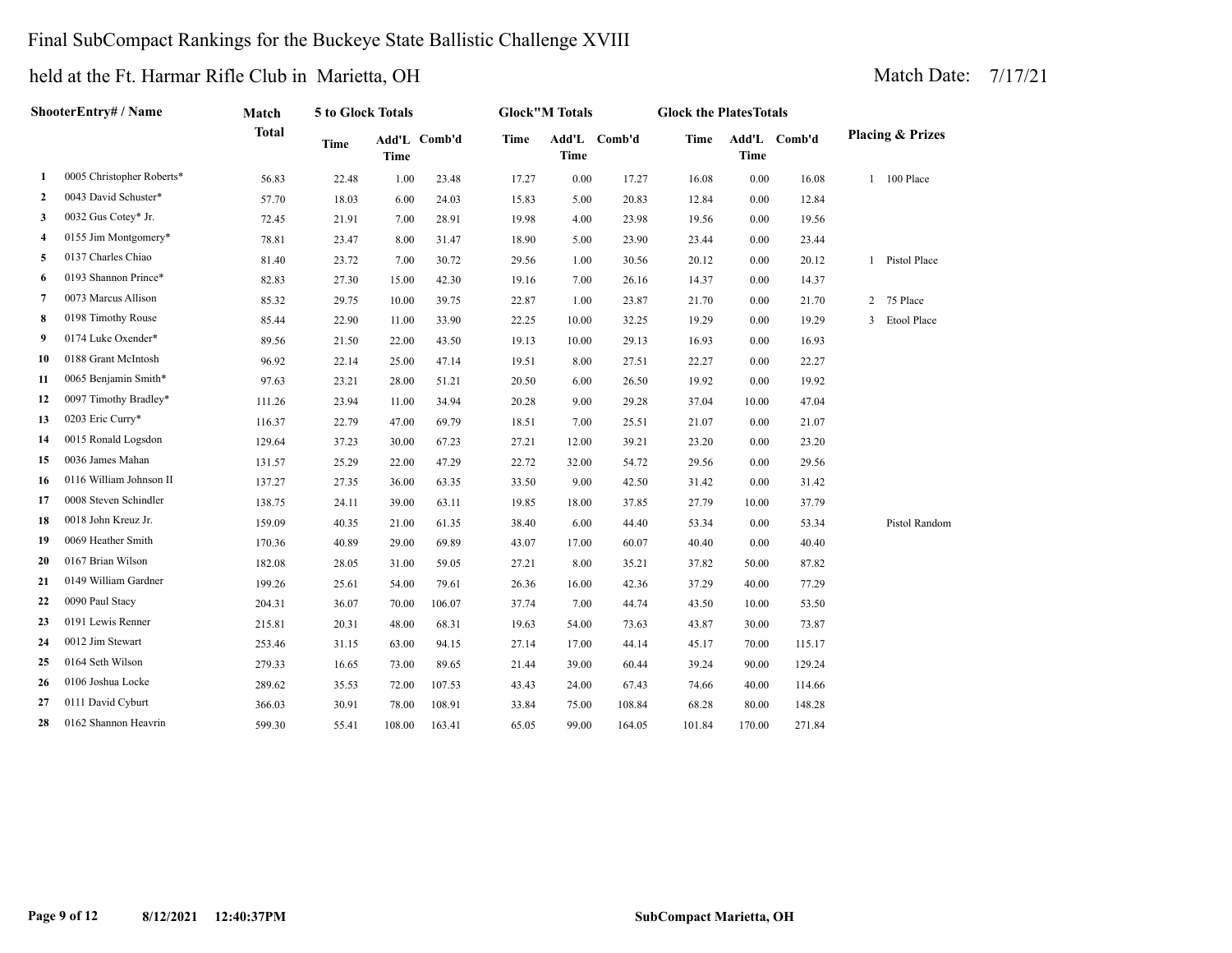#### Final Unlimited Rankings for the Buckeye State Ballistic Challenge XVIII

| ShooterEntry# / Name |                         | Match        | 5 to Glock Totals |       |              | <b>Glock"M Totals</b> |               |        | <b>Glock the Plates Totals</b> |       |              |                             |
|----------------------|-------------------------|--------------|-------------------|-------|--------------|-----------------------|---------------|--------|--------------------------------|-------|--------------|-----------------------------|
|                      |                         | <b>Total</b> | Time              | Time  | Add'L Comb'd | <b>Time</b>           | Add'L<br>Time | Comb'd | Time                           | Time  | Add'L Comb'd | <b>Placing &amp; Prizes</b> |
| 1                    | 0171 Nick McAllister*   | 44.12        | 14.84             | 1.00  | 15.84        | 13.33                 | 1.00          | 14.33  | 13.95                          | 0.00  | 13.95        | 100 Place                   |
| $\mathbf{2}$         | 0047 Greg Snyder*       | 45.90        | 16.21             | 1.00  | 17.21        | 16.51                 | 1.00          | 17.51  | 11.18                          | 0.00  | 11.18        |                             |
| 3                    | 0030 Harry Russell*     | 50.22        | 17.08             | 3.00  | 20.08        | 15.80                 | 0.00          | 15.80  | 14.34                          | 0.00  | 14.34        |                             |
|                      | 0051 William Zaidel*    | 52.21        | 16.98             | 5.00  | 21.98        | 16.60                 | 2.00          | 18.60  | 11.63                          | 0.00  | 11.63        |                             |
| 5                    | 0206 Eric Curry*        | 66.80        | 22.13             | 7.00  | 29.13        | 19.71                 | 1.00          | 20.71  | 16.96                          | 0.00  | 16.96        |                             |
| 6                    | 0023 Todd Seier         | 72.68        | 18.00             | 18.00 | 36.00        | 15.29                 | 4.00          | 19.29  | 17.39                          | 0.00  | 17.39        | 100 Place                   |
| 7                    | 0170 Cameron McAllister | 75.96        | 20.61             | 16.00 | 36.61        | 21.95                 | 1.00          | 22.95  | 16.40                          | 0.00  | 16.40        | 2 Etool Place               |
| 8                    | 0140 Cheryl Morris      | 77.42        | 29.67             | 2.00  | 31.67        | 25.71                 | 0.00          | 25.71  | 20.04                          | 0.00  | 20.04        | 3 Knife Place               |
| 9                    | 0189 Grant McIntosh     | 78.14        | 22.44             | 18.00 | 40.44        | 18.31                 | 6.00          | 24.31  | 13.39                          | 0.00  | 13.39        |                             |
| 10                   | 0187 Will McIntosh*     | 81.95        | 18.37             | 29.00 | 47.37        | 16.77                 | 5.00          | 21.77  | 12.81                          | 0.00  | 12.81        |                             |
| 11                   | 0142 Daniel Miller      | 90.93        | 24.06             | 17.00 | 41.06        | 24.72                 | 4.00          | 28.72  | 21.15                          | 0.00  | 21.15        |                             |
| 12                   | 0076 Mike Rokles        | 97.84        | 29.89             | 10.00 | 39.89        | 21.70                 | 14.00         | 35.70  | 22.25                          | 0.00  | 22.25        |                             |
| 13                   | 0212 John Holbrook II   | 107.18       | 21.09             | 33.00 | 54.09        | 19.12                 | 16.00         | 35.12  | 17.97                          | 0.00  | 17.97        | 2 year membership renew     |
| 14                   | 0102 Kathrine Bennett   | 109.70       | 18.63             | 7.00  | 25.63        | 16.36                 | 22.00         | 38.36  | 35.71                          | 10.00 | 45.71        |                             |
| 15                   | 0095 Timithy Barnhart   | 119.13       | 25.30             | 28.00 | 53.30        | 19.03                 | 20.00         | 39.03  | 26.80                          | 0.00  | 26.80        |                             |
| 16                   | 0146 Douglas Klein      | 120.86       | 29.24             | 12.00 | 41.24        | 32.06                 | 12.00         | 44.06  | 35.56                          | 0.00  | 35.56        |                             |
| 17                   | 0021 Jerry Edie         | 122.32       | 29.84             | 17.00 | 46.84        | 26.29                 | 10.00         | 36.29  | 29.19                          | 10.00 | 39.19        | 2 year membership renew     |
| 18                   | 0147 Bryan Quick        | 266.37       | 48.86             | 95.00 | 143.86       | 46.63                 | 19.00         | 65.63  | 56.88                          | 0.00  | 56.88        |                             |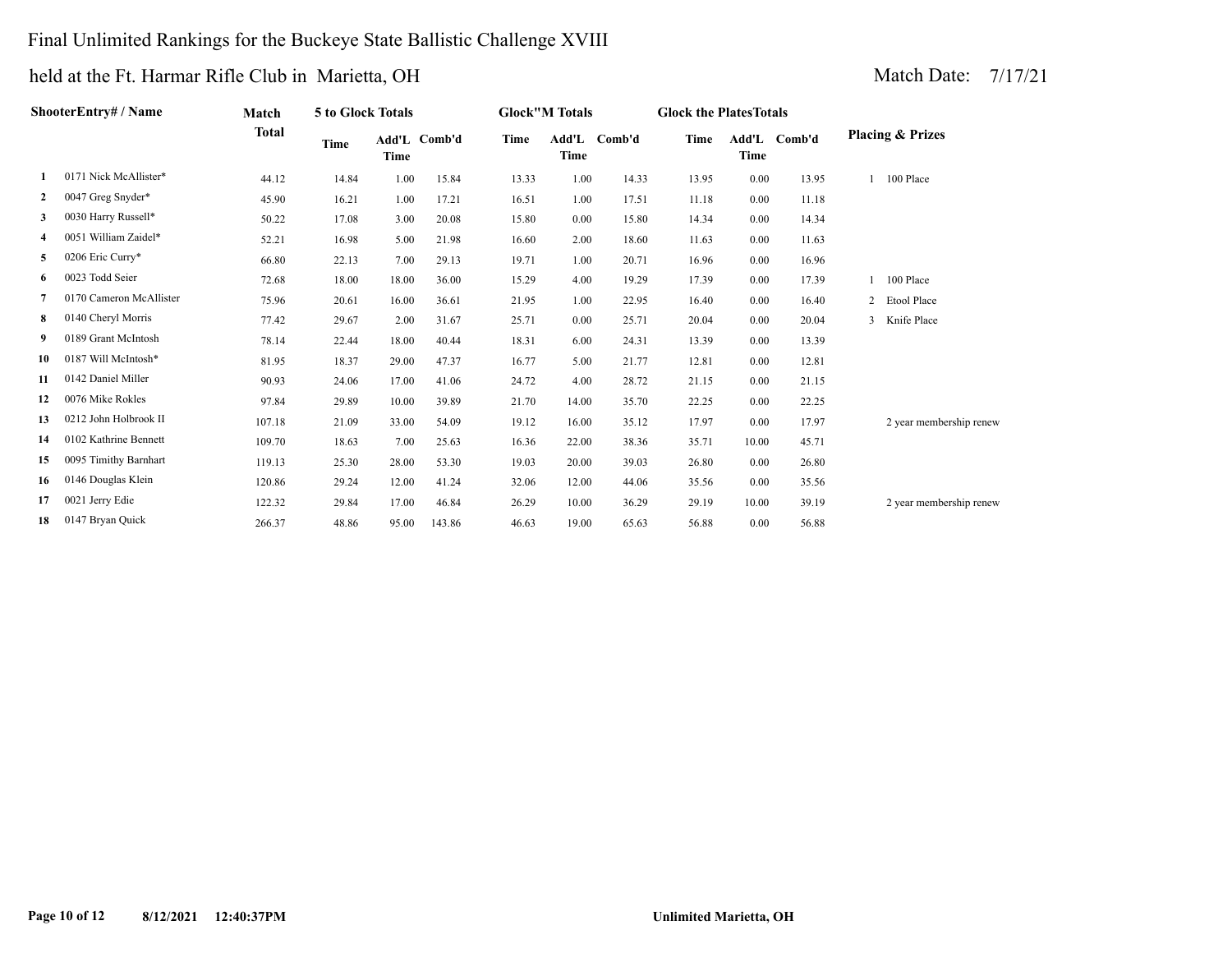| v<br>I |  |
|--------|--|

| Civilian        |        |                        |                                                    |  |  |  |  |  |
|-----------------|--------|------------------------|----------------------------------------------------|--|--|--|--|--|
| <b>Standing</b> | Score  | <b>Team Name</b>       | <b>Team Members</b>                                |  |  |  |  |  |
|                 |        |                        |                                                    |  |  |  |  |  |
|                 | 408.73 | SONS OF ANARCHY        | Brad Kirkwood, Christopher Kastle, David Yonts, Sr |  |  |  |  |  |
|                 | 803.54 | LARRY, DARELL & DARELL | Christopher Burge, Matthew Guy, Craig Weatherhead  |  |  |  |  |  |